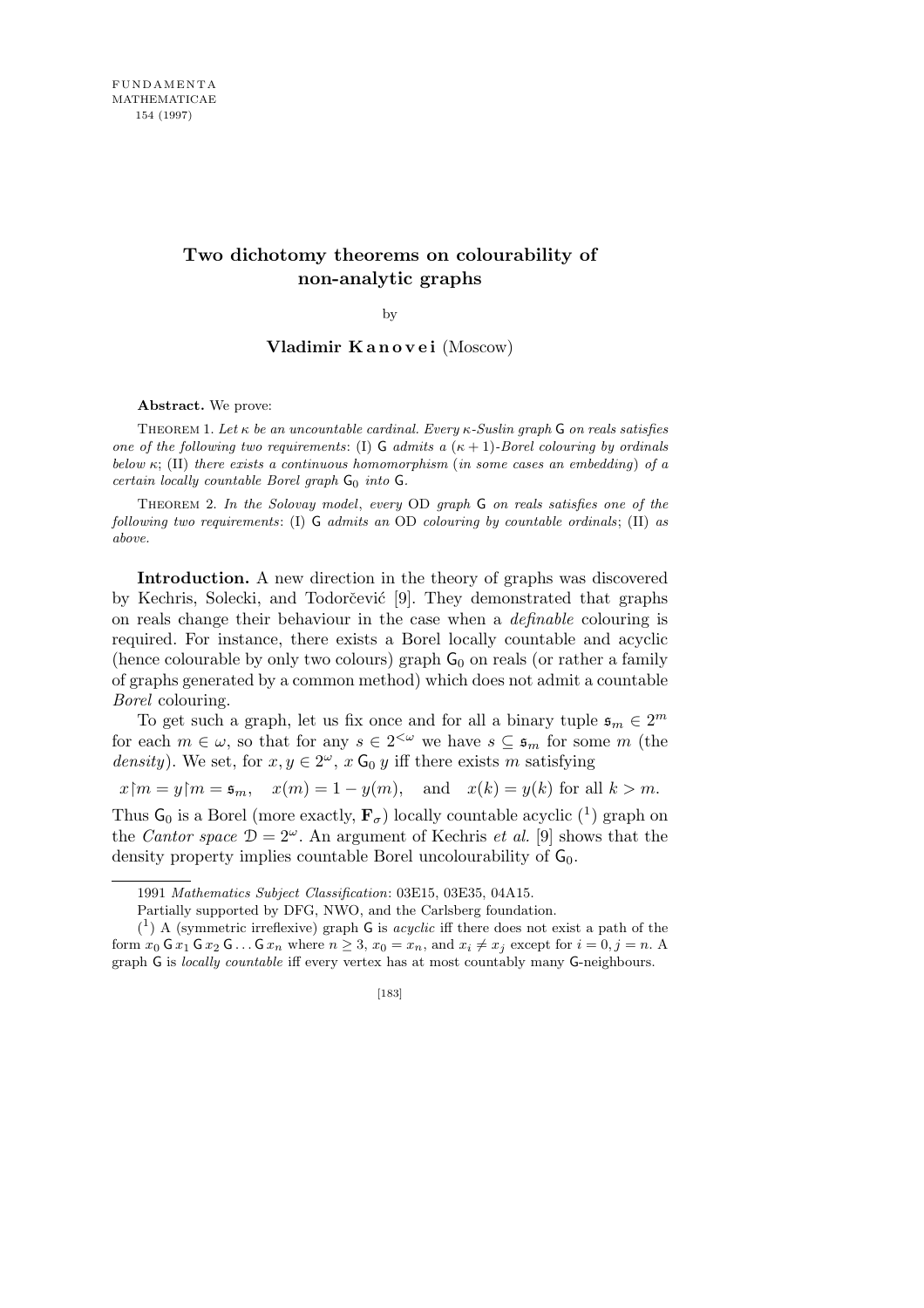Moreover, it is proved in [9] that  $G_0$  is in a certain sense *minimal* among all  $\Sigma_1^1$  graphs which are not countably Borel colourable  $(2)$ .

To formulate this result consistently, let us recall some notation. We refer to [9] for a more substantial review and to [8] as a broad reference.

Let G be a graph on a set *X*. A set  $Y \subseteq X$  is G-*discrete* iff G does not intersect  $Y \times Y$ . G is *countably Borel colourable* iff X is a union of countably many Borel G-discrete sets.

In general a *colouring* of a graph G on *X* is a function  $\phi$  defined on *X* so that  $x \in y$  implies  $\phi(x) \neq \phi(y)$  (adjacent vertices are coloured differently). If, for instance,  $X = \bigcup_{\alpha < \kappa} X_{\alpha}$  is a union of G-discrete sets  $X_{\alpha}$  then the map  $\phi$  which sends every  $x \in X$  to the least ordinal  $\alpha = \phi(x) < \kappa$  such that  $x \in X_\alpha$  is a colouring.

Let  $G$  and  $G'$  be graphs on sets  $X$  and  $X'$  resp. A *homomorphism* of  $G'$  into G is a function  $H: X' \to X$  such that  $x G' y \Rightarrow H(x) G H(y)$ for all  $x, y \in X$ . An *embedding* is a 1-1 homomorphism (but the opposite implication  $H(x) \mathsf{G} H(y) \Rightarrow x \mathsf{G}' y$  is not required).

Let *X* and *X'* be topological spaces. One writes  $G' \leq_c G$  if there exists a continuous homomorphism of  $G'$  into  $G$ . One writes  $G' \sqsubseteq_c G$  if there exists a continuous embedding of  $G'$  into  $G$ . (c stands for "continuous".)

Even  $G' \leq_c G$  suffices for G to inherit uncolourability properties from  $G'$ . In particular, it follows from the above that any graph G satisfying  $G_0 \leq_c G$ is countably Borel *un*colourable. The next theorem of Kechris, Solecki, and Todorčević [9] shows that this is also a necessary condition.

Theorem 1 (Theorem 6.3 in [9]). *Every* **Σ**<sup>1</sup> 1 *graph* G *on reals satisfies one and only one of the two statements*, (I) *and* (II):

(I) G *is countably Borel colourable. Moreover*, *if* G *is a*  $\Sigma_1^1(z_0)$  *graph*,  $z_0$  *being a real, then each real belongs to a G-discrete*  $\Delta_1^1(z_0)$  *set.* 

(II)  $G_0 \leq_c G$ *. Moreover*,  $G_0 \subseteq_c G$  *in each of the two cases*: (a) G *is acyclic*; (b) G *is locally countable.*

By *reals* we understand, as usual, points of the *Baire space*  $\mathcal{N} = \omega^{\omega}$ .

The theorem is not true for  $\Pi_1^1$  graphs  $(3)$ . On the other hand, there is a reasonable generalization on Suslin graphs. Recall that a set  $G \subseteq \mathbb{N}^2$  is

<sup>&</sup>lt;sup>(2</sup>) Essential properties of  $G_0$  do not depend on a particular choice of the tuples  $\mathfrak{s}_m$ . However, it seems unknown whether different graphs of the form  $G_0$  are isomorphic.

<sup>&</sup>lt;sup>(3</sup>) Indeed, consider the  $\Pi_1^1$  graph **G** of all pairs of reals  $\langle x, y \rangle$  such that *x* and *y* code ordinals and the ordinal coded by *x* differs from the ordinal coded by *y.* Clearly G includes a full *ℵ*1-subgraph, therefore is countably uncolourable. If now *H* is a Borel homomorphism of  $G_0$  in G then by a classical restriction theorem *H* involves only countably many ordinals, so  $G_0$  would be countably Borel colourable, which is a contradiction. Kechris *et al.* give in [9] more substantial examples.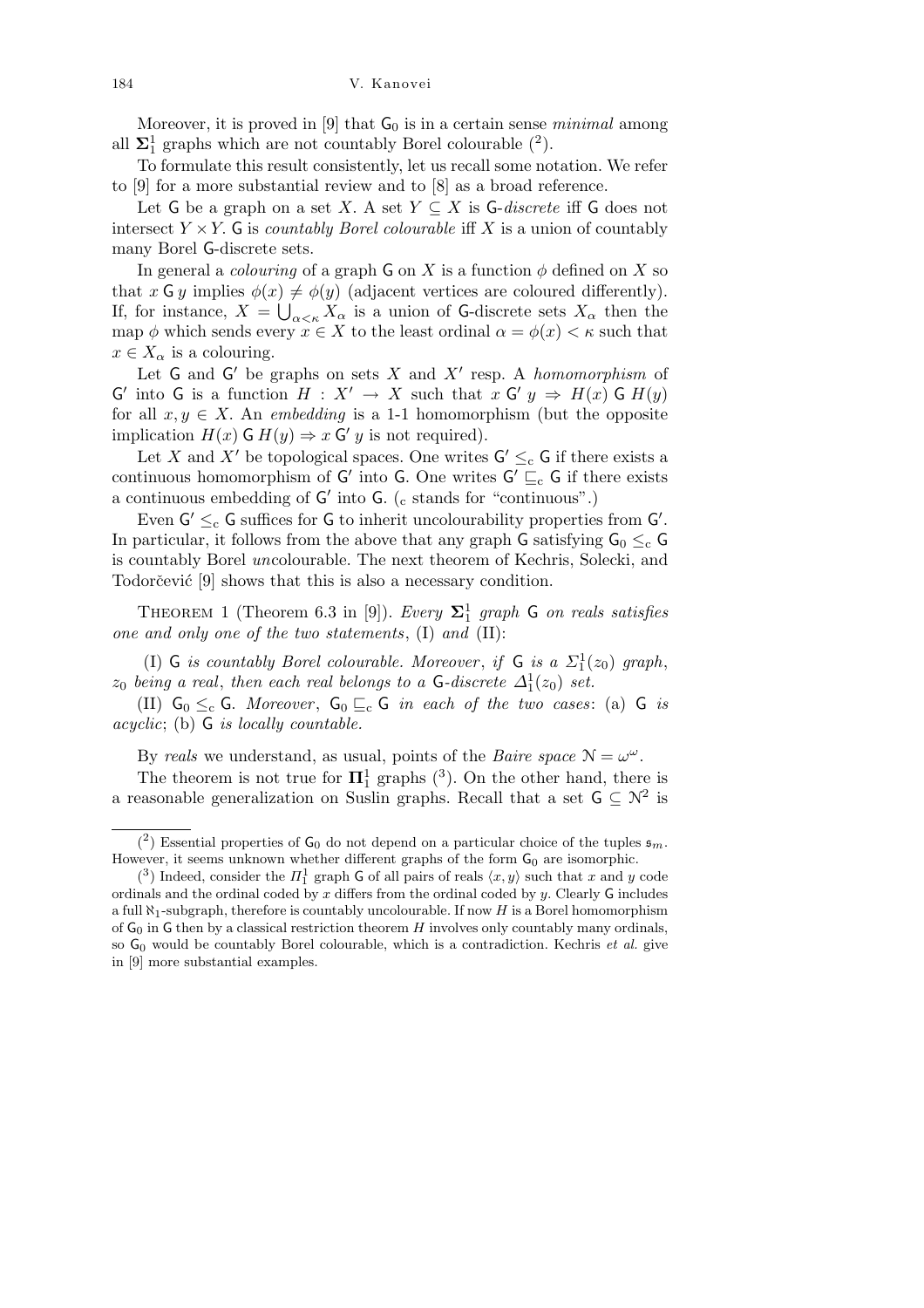*λ*-*Suslin* iff there is a tree  $R \subseteq (\omega \times \omega \times \lambda)^{<\omega}$  such that

$$
(\ast) \qquad \qquad \mathsf{G}=\mathfrak{p}[R]=\{\langle x,y\rangle:\exists f\in \lambda^\omega\ [R](x,y,f)\},
$$

where  $[R] = \{ \langle x, y, f \rangle \in \mathcal{N} \times \mathcal{N} \times \lambda^{\omega} : \forall m \ R(x \upharpoonright m, y \upharpoonright m, f \upharpoonright m) \}.$ 

THEOREM 2. Let  $\kappa \geq \aleph_1$  be a cardinal. Every  $\kappa$ -Suslin graph G on reals *satisfies one* ( 4 ) *of the following two statements*:

(I) G *admits a*  $(\kappa + 1)$ *-Borel colouring by ordinals below*  $\kappa$ *. Moreover*, *if*  $\kappa \leq \lambda \lt \kappa^+$ ,  $R \subseteq (\omega \times \omega \times \lambda)^{<\omega}$ , and  $G = \mathfrak{p}[R]$ , then there is a sequence  $\langle C_{\alpha} : \alpha \langle \lambda \rangle \in L[R]$  *of*  $(\lambda + 1)$ *-Borel codes such that each real belongs to a* G-discrete  $(\lambda + 1)$ -Borel set coded by some  $C_{\alpha}$ .

(II)  $G_0 \leq_c G$ *. Moreover*,  $G_0 \subseteq_c G$  *in each of the two cases*: (a) G *is acyclic*; (b)  $\overline{G}$  *is locally thin*  $({}^{5})$ *.* 

(As usual, a  $(\lambda+1)$ -*Borel* set is a set which belongs to the smallest family containing all open sets and closed under *λ*-size unions and intersections this is the same as  $\kappa^+$ -*Borel* provided  $\kappa \leq \lambda < \kappa^+$ .)

Thus (I) of Theorem 2 says that the reals are covered by a reasonably effective union of *κ*-many G-discrete *κ* <sup>+</sup>-Borel sets.

PROBLEM 1. Can (I) be strengthened in Theorem 2 to a colouring by *κ*-many *κ*-Borel G-discrete sets? This is open even in the most interesting case  $\kappa = \omega_1$ , which includes the case of  $\Sigma_2^1$  graphs.

PROBLEM 2. Find reasonable counterexamples among  $\Pi^1_2$  graphs.

PROBLEM 3. Characterize *countably* colourable graphs in Theorem 2.

It is a common practice that theorems on Borel, analytic etc. sets generalize in the Solovay model (<sup>6</sup>) on ROD (real-ordinal definable) sets. The following theorem is such a generalization of Theorems 1 and 2.

Theorem 3 (<sup>7</sup> ). *In the Solovay model*, *every* ROD *graph* G *on reals satisfies one and only one of the two statements*, (I) *and* (II):

 $(4)$  In this case (I) and (II) are generally speaking compatible. For instance assuming the axiom of constructibility every graph admits a  $\varDelta^{1}_{2}$  (in the codes) colouring by countable ordinals via a  $\Delta_2^1$  bijection between  $\omega_1$  and the reals.

 $(5)$  A *thin* set is a set which does not contain a perfect subset. A graph G is *locally thin* if for any vertex  $x$  the set of all G-neighbours of  $x$  is thin. This includes for instance locally countable graphs.

 $\binom{6}{10}$  The *Solovay model* is a model of **ZFC**, defined by Solovay [10], where all projective sets are Lebesgue measurable.

 $\binom{7}{1}$  It is mentioned in [9] with a reference to Woodin that a similar dichotomy theorem is a consequence of a determinacy hypothesis.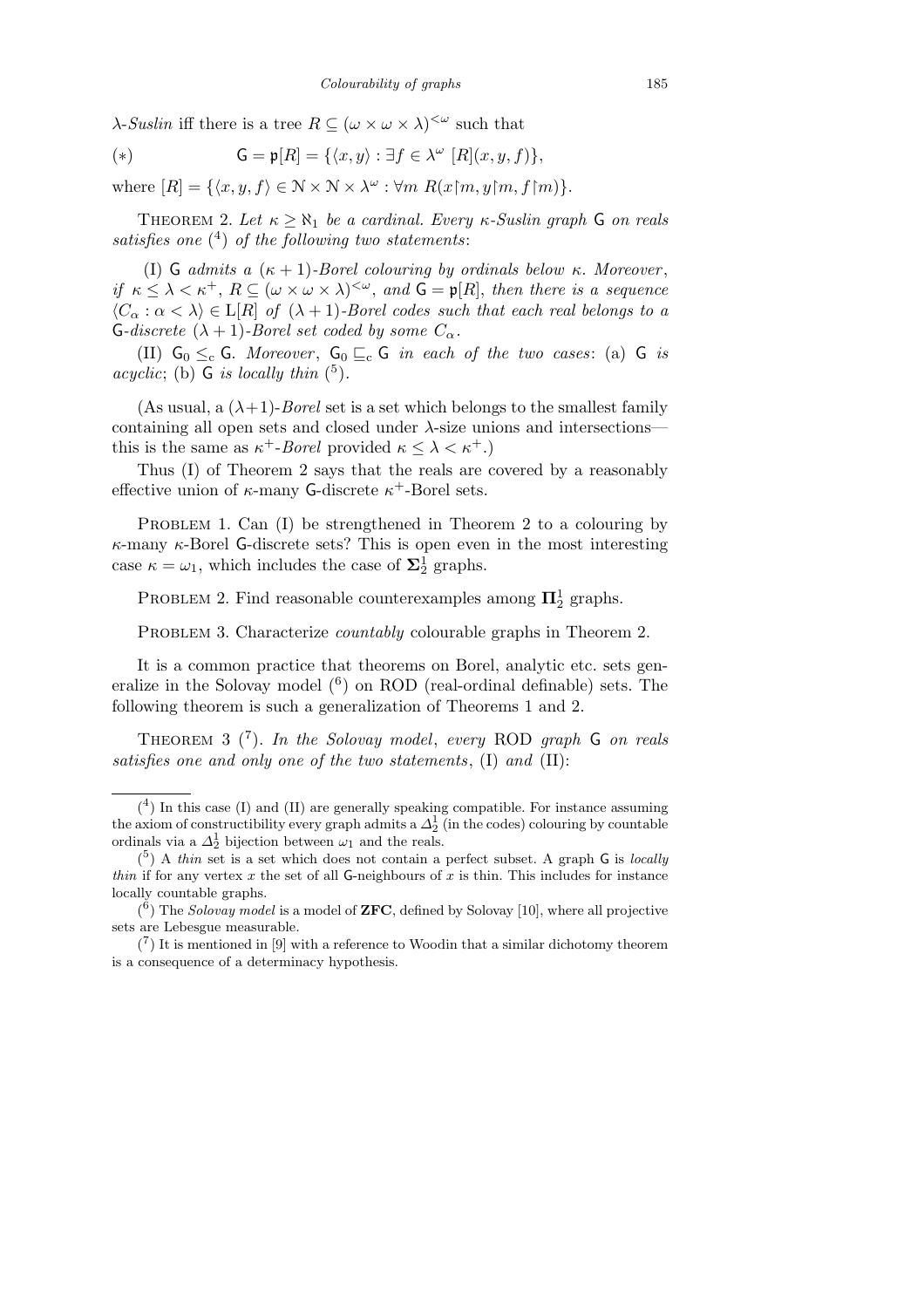(I) G *admits a colouring by countable ordinals*, ROD *in* HC (<sup>8</sup> )*. Moreover*, *if* G *is an*  $OD(z_0)$  *graph*,  $z_0$  *being a real*, *then each real belongs to a* G-discrete Borel set with a code in  $L[z_0]$ .

(II)  $G_0 \leq_c G$ *. Moreover*,  $G_0 \subseteq_c G$  *in each of the two cases*: (a) G *is acyclic*; (b) G *is locally thin* (*then in fact* G *is locally countable*)*.*

(A *code* in (I) of this theorem is understood to code the construction of a Borel set by operations which are countable, but not necessarily countable in  $L[z_0]$ .)

PROBLEM 4. Prove Theorems 2 and 3 with (II) in the form  $G_0 \sqsubseteq_c G$  for *all* relevant graphs G*.* (This is also open for Theorem 1.)

Our preprint [7] contains preliminary versions of Theorems 2 and 3. (The former much weaker than Theorem 2 here, in particular we consider in [7] only  $\Sigma^1_2$  graphs and require that the universe is a generic extension of L, the constructible universe.) The proofs in [7] involve a technique quite close to arguments in [9] but with the topology generated by OD sets (similarly to [6] where the OD topology is applied for a problem of classification of ROD equivalence relations in the Solovay model) rather than the Gandy– Harrington topology as in [9]. We choose here a different approach.

The major part of the paper is devoted to Theorem 2.

The proof makes use of a method outlined in a note by Hjorth [5], who attributes the technique to Harrington and Shelah [3].

Starting the proof, we fix an ordinal  $\lambda, \kappa \leq \lambda < \kappa^+$ , and a tree  $R \subseteq$  $(\omega \times \omega \times \lambda)^{<\omega}$  satisfying  $\mathsf{G} = \mathfrak{p}[R]$ . To simplify the notation we suppose that actually  $R \in L$  (otherwise L uniformly changes to  $L[R]$  in the reasoning).

The idea is similar to several other recent dichotomy results in descriptive set theory (see for example Harrington *et al.* [2]): either the union of some suitably regular sets covers the reals, easily leading to a (I)-like case, or otherwise we have enough singularity to work towards a (II)-like case, which is usually more difficult. So the initial point is to choose the covering sets.

We take G-discrete  $(\lambda + 1)$ -Borel sets coded in L to be the covering sets, but, to avoid triviality, consider the covering property in a suitably comprehensive *generic extension* V<sup>+</sup> of the basic set universe V*.*

Section 2 introduces the dichotomy: *either* every real in  $V^+$  belongs to a G-discrete set having a  $(\lambda + 1)$ -Borel code in L, *or* this is not the case.

In the *either* case a kind of compactness argument reduces the number of covering sets to  $\lambda$  leading to a partition of the reals into  $\lambda$ -many G-discrete  $(\lambda + 1)$ -Borel sets in the original universe; see Section 3. The partition we define is *effective*: there is a *constructible λ*-sequence of (also constructible)  $(\lambda + 1)$ -Borel codes for sets in the partition.

 $(8)$  HC is the set of all hereditarily countable sets.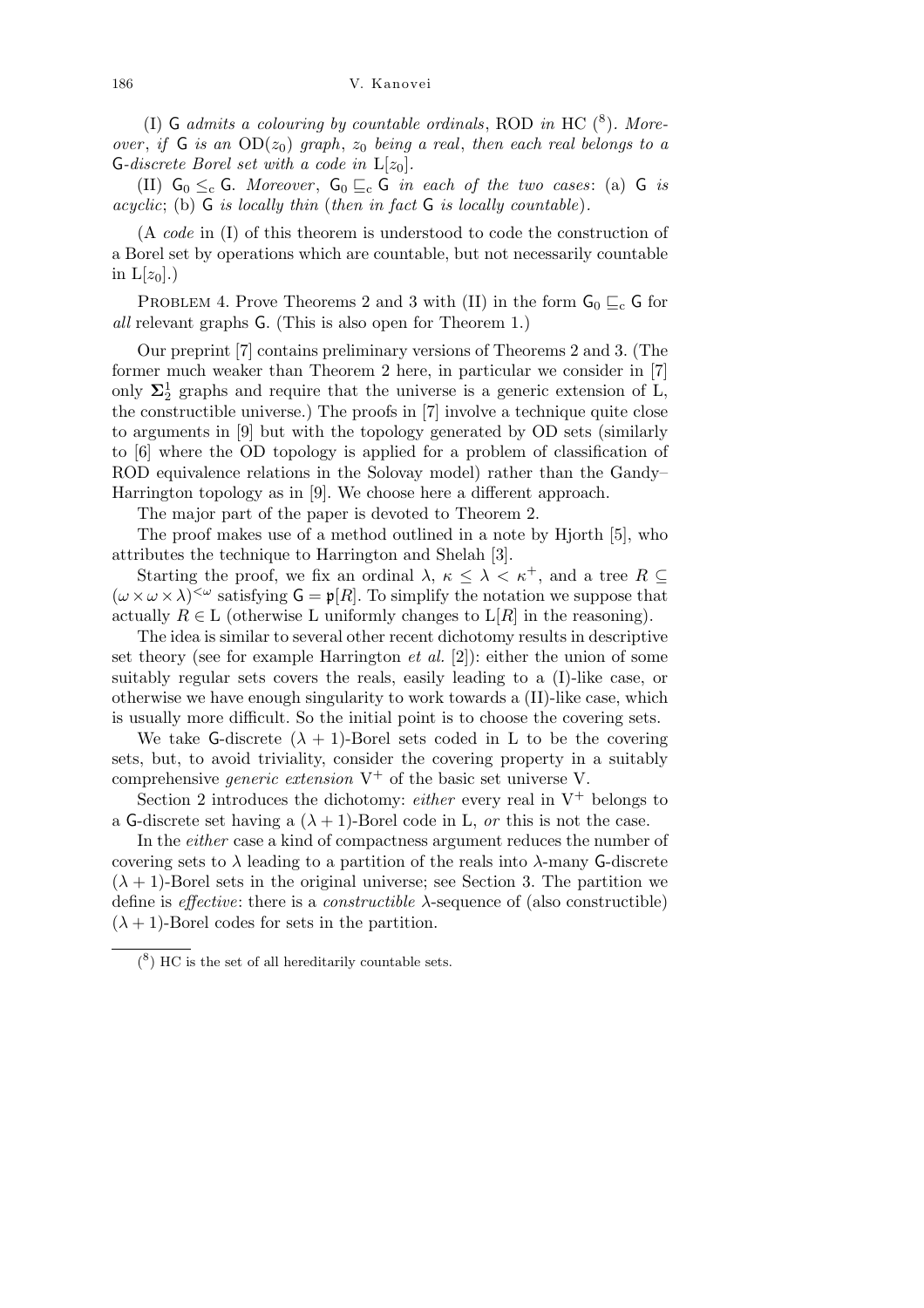Sections 4 and 5 handle the *or* case. We show that then  $G_0 \leq_c G$ , even  $\mathsf{G}_0 \sqsubseteq_{\mathrm{c}} \mathsf{G}$  provided  $\mathsf{G}$  is acyclic or locally thin. This argument involves a splitting construction of Kechris *et al.* [9], but technically realized in a different way: instead of making use of Choquet games we all the time keep watching to guarantee that each level of the splitting system contains, in  $V^+$ , reals not covered by the above-mentioned discrete sets.

Section 6 presents a proof of Theorem 3 which involves an appropriate modification of the basic technique.

Theorem 2 has a special case, the case of  $\Sigma^1_2$  graphs, which admits a much simpler proof (of indeed a weaker result) based on Theorem 1. We outline this argument, close to a proof of the theorem that a  $\Sigma_1^1$  equivalence relation has either  $\leq \aleph_1$  or c equivalence classes by Burgess, in Section 7.

We finally demonstrate, in Section 8, that the basic technique is also applicable for  $\Sigma_1^1$  graphs (the subject of Theorem 1).

The exposition starts with a review and development of some facts related to coding of Borel and Suslin sets, in particular a version of the classical separation theorem, in Section 1.

**1. Constructible coding of Borel and Suslin sets.** The proof of the "lightface"  $(R \in L)$  version of Theorem 2 will make use of sets having Borel and Suslin codes in L*.* (The general case changes this to L[*R*].) This section introduces an appropriate formalism.

We shall consider spaces presented in the form  $\mathfrak{X} = B^{\omega}$ , where  $B \in \mathcal{L}$ , as e.g. the *Baire space*  $\mathcal{N} = \omega^{\omega}$ , or the product  $\mathcal{N} \times \mathcal{N}$  identified with  $(\omega \times \omega)^{\omega}$ , or  $\lambda^{\omega}$  where  $\lambda \in \text{Ord}$ . If  $\mathfrak{X} = B^{\omega}$  is such a space and  $u \in B^{<\omega}$  then we define  $\mathcal{X}_u = \{x \in \mathcal{X} : u \subset x\}$ , a basic clopen set in  $\mathcal{X}$ .

**1.1.** *Borel and Suslin codes.* Let  $\lambda \in \mathbf{Ord}$ . A  $\lambda$ -*Borel code* for a space  $\mathfrak{X} = B^{\omega}$  is a pair of the form  $C = \langle T, F \rangle$ , where  $T \subseteq \nu^{\leq \omega}$  for some  $\nu < \lambda$ is a non-empty well-founded tree (in particular  $s^{\wedge} \gamma \in T$  implies  $s \in T$  for all  $s \in \nu^{\leq \omega}$  and  $\gamma \leq \nu$ , and *F* maps the collection Max *T* of all  $\subseteq$ -maximal elements of *T* into  $B^{\langle \omega \rangle}$ .

If  $C = \langle T, F \rangle$  is a  $\lambda$ -Borel code then a set  $[C]_t \subseteq \mathfrak{X}$  is defined for each  $t \in T$  by induction on the rank of  $t$  in  $T$ , as follows:

- if *t* ∈ Max *T* then  $[C]_t = \mathcal{X}_{F(t)} = \{x \in \mathcal{X} : F(t) \subset x\};$
- if  $t \in T \setminus \text{Max } T$  then  $[C]_t = \mathbb{C} \bigcup_{u \wedge \gamma \in T} [T]_{u \wedge \gamma}$ .

( ${{\mathbb C}}$  denotes the complement.) Finally, we define  $[C] = [C]_A$ . (*Λ* is the empty sequence.) Sets of this form are called *λ*-*Borel sets*.

Classically *Suslin* sets are defined as projections of closed sets. In what follows we will make use of projections of  $G_{\delta}$  sets, which is essentially one and the same class of course, but the associated coding is much more flexible. We shall add *weak* to the relevant notation.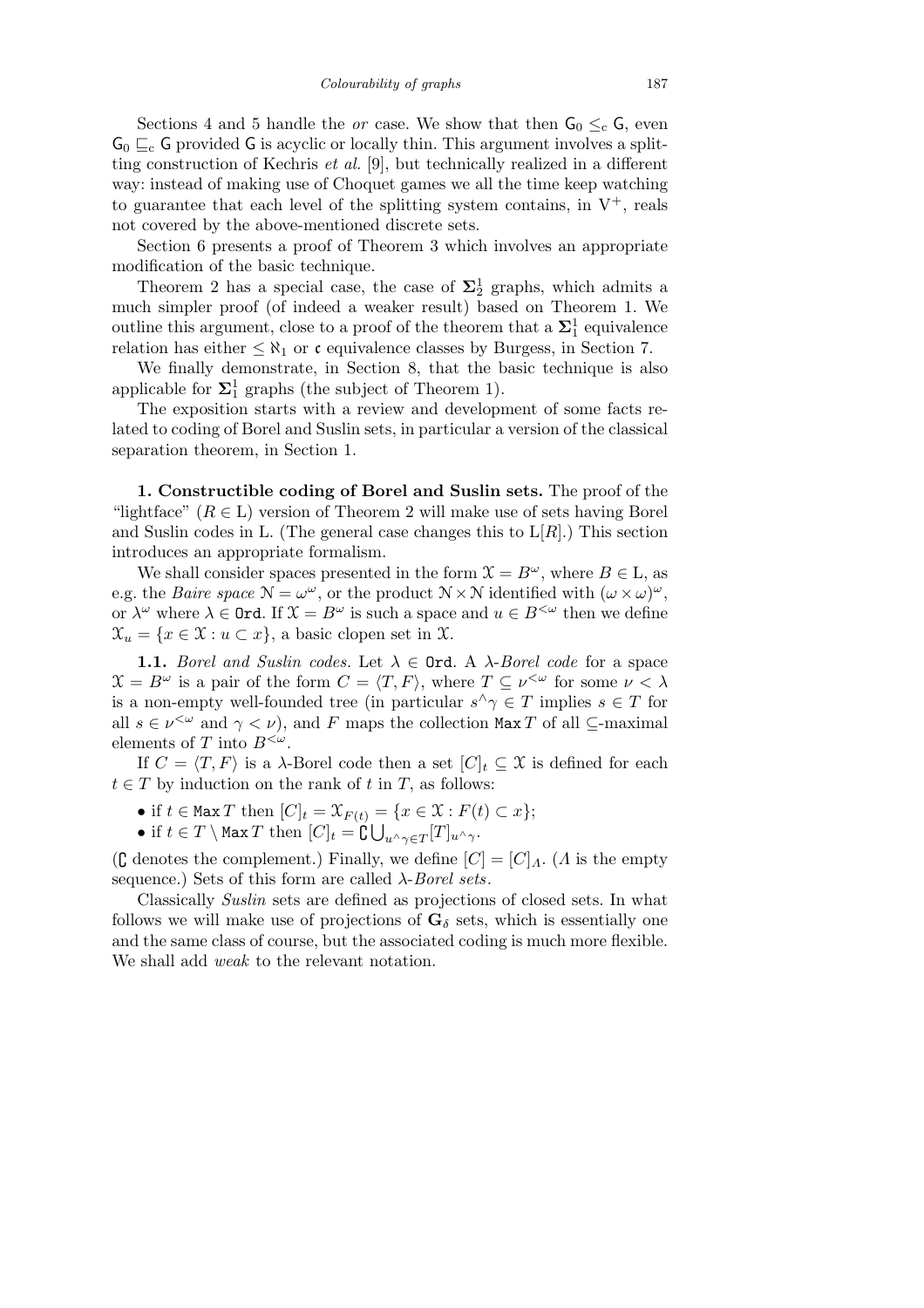By a *weak*  $\lambda$ -Suslin code for a space  $\mathfrak{X} = B^{\omega}$  we understand an indexed family  $d = \langle D_{\xi} : \xi < \lambda' \rangle$ , where  $\lambda' \leq \lambda + \omega$ , of sets  $D_{\xi} \subseteq (B \times \lambda)^{<\omega}$ . Let

$$
[\mathbf{d}]=\{\langle x,a\rangle\in\mathcal{X}\times\lambda^\omega:\forall\xi<\lambda'\;\exists m\;(\langle x{\restriction} m,a{\restriction} m\rangle\in D_\xi)\}
$$

and define the projection  $\mathfrak{p}[\mathbf{d}] = \{x \in \mathfrak{X} : \exists a \; [\mathbf{d}](x, a)\}\$ . Sets of the form  $\mathfrak{p}[\mathbf{d}]$ *,* d being a weak *λ*-Suslin code, are called *weak λ-Suslin sets*.

We shall be especially interested in *constructible* codes. Sets of the form [*C*] where *C ∈* L is a *λ*-Borel code will be called *λ*-L-*Borel sets*. Sets of the form p[d] where d *∈* L is a weak *λ*-Suslin code will be called *weak λ-*L*-Suslin sets*. (L is the class of all constructible sets.)

LEMMA 4. *If*  $\lambda < \omega_1$  *then any*  $(\lambda + 1)$ -L-Borel set is weak  $\lambda$ -L-Suslin.

P r o o f. Let  $C = \langle T, F \rangle \in L$  be a  $(\lambda + 1)$ -Borel code for a space  $\mathfrak{X} = B^{\omega}$ ;  $T \subseteq \lambda^{\leq \omega}$ . Let  $x \in \mathcal{X}$ . Define a map  $h_x : T \to \{0, 1\}$  by  $h_x(t) = 1$  iff  $x \in [C]_t$ , for all  $t \in T$ . Then  $x \in [C]$  iff  $h_x(\Lambda) = 1$ . Consider the set

$$
P = \{ \langle x, b, a \rangle \in \mathcal{X} \times T^{\omega} \times 2^{\omega} : b \text{ is a bijection from } \omega \text{ onto } T \& a * b^{-1} = h_x \& a(b^{-1}(A)) = 1 \},\
$$

where  $(a * b^{-1})(t) = a(b^{-1}(t))$  for all  $t \in T$ . One easily sees that [*C*] is the projection of *P*, so that  $[C] = \{x \in \mathcal{X} : \exists b \exists a \ P(x, b, a)\}.$  On the other hand, the property of being equal to  $h_x$  can be expressed by a  $\Pi_2^0$ -like statement, leading to a weak *λ*-Suslin code  $d \in L$  satisfying  $P = [d]$ .

**1.2.** *Constituents and separation.* This subsection shows that some classical constructions in the theory of Suslin sets have their counterparts in the "weak" setting.

Let  $\lambda, \lambda' \in \mathsf{Ord}, \lambda' \leq \lambda + \omega$ .

Consider a tree  $T \subseteq \lambda^{<\omega}$  and a family  $d = \langle d_{\xi} : \xi < \lambda' \rangle$  of sets  $d_{\xi} \subseteq \lambda^{<\omega}$ . We define  $T'_d = \{t \in T : \forall \xi < \lambda' \; \exists t' \in T \cap d_{\xi} \; (t \text{ comp } t')\}, \text{ where } t \text{ comp } t'$ means that  $\overline{t}$ ,  $t'$  are  $\subseteq$ -comparable, i.e.  $t \subseteq t'$  or  $t' \subseteq t$ .

The operation can be iterated: we define  $T_d^0 = \lambda^{<\omega}$ ,  $T_d^{\alpha+1} = (T_d^{\alpha})_d^{\prime}$  for all ordinals  $\alpha$ , and  $T_d^{\gamma} = \bigcap_{\alpha < \gamma} T_d^{\alpha}$  for all limit ordinals  $\gamma$ . There is an ordinal  $\varrho$ satisfying  $T_d^{\varrho} = T_d^{\varrho+1}$  $T_d^{\varrho+1}$ ; let  $T_d^{\infty} = T_d^{\varrho}$  $d^{\circ}$ . We observe that  $T_d^{\infty} = \emptyset$  iff there does not exist a branch  $a \in \lambda^{\omega}$  such that  $\forall \xi < \lambda' \exists m \ (a \vert m \in d_{\xi}).$ 

Consider a weak *λ*-Suslin code  $\mathsf{d} = \langle D_{\xi} : \xi < \lambda' \rangle$  for a space  $\mathfrak{X} = B^{< \omega}$ . For each  $x \in \mathcal{X}$  and  $\xi < \lambda'$ , let  $D_{\xi}(x) = \bigcup_{m} \{s \in \lambda^m : \langle x \upharpoonright m, s \rangle \in D_{\xi}\}.$ Define  $d(x) = \langle D_{\xi}(x) : \xi < \lambda' \rangle$ . Clearly  $x \in \mathfrak{p}[d]$  iff  $T_{d(x)}^{\infty}$  is *not* empty.

Let  $T^{\alpha}(x) = T^{\alpha}_{\mathsf{d}(x)}$ , for all  $x \in \mathfrak{X}$  and  $\alpha$ . The *inner* and *outer constituents* associated with d are defined, following the standard setup, by

$$
\mathfrak{C}_{\text{inn}}^{\alpha}(\mathbf{d}) = \{ x \in \mathfrak{X} : T^{\alpha}(x) = T^{\alpha+1}(x) \neq \emptyset \& \forall \beta < \alpha \ (T^{\beta}(x) \neq T^{\alpha}(x)) \};
$$
  

$$
\mathfrak{C}_{\text{out}}^{\alpha}(\mathbf{d}) = \{ x \in \mathfrak{X} : T^{\alpha}(x) = \emptyset \& T^{\beta}(x) \neq \emptyset \text{ for all } \beta < \alpha \}.
$$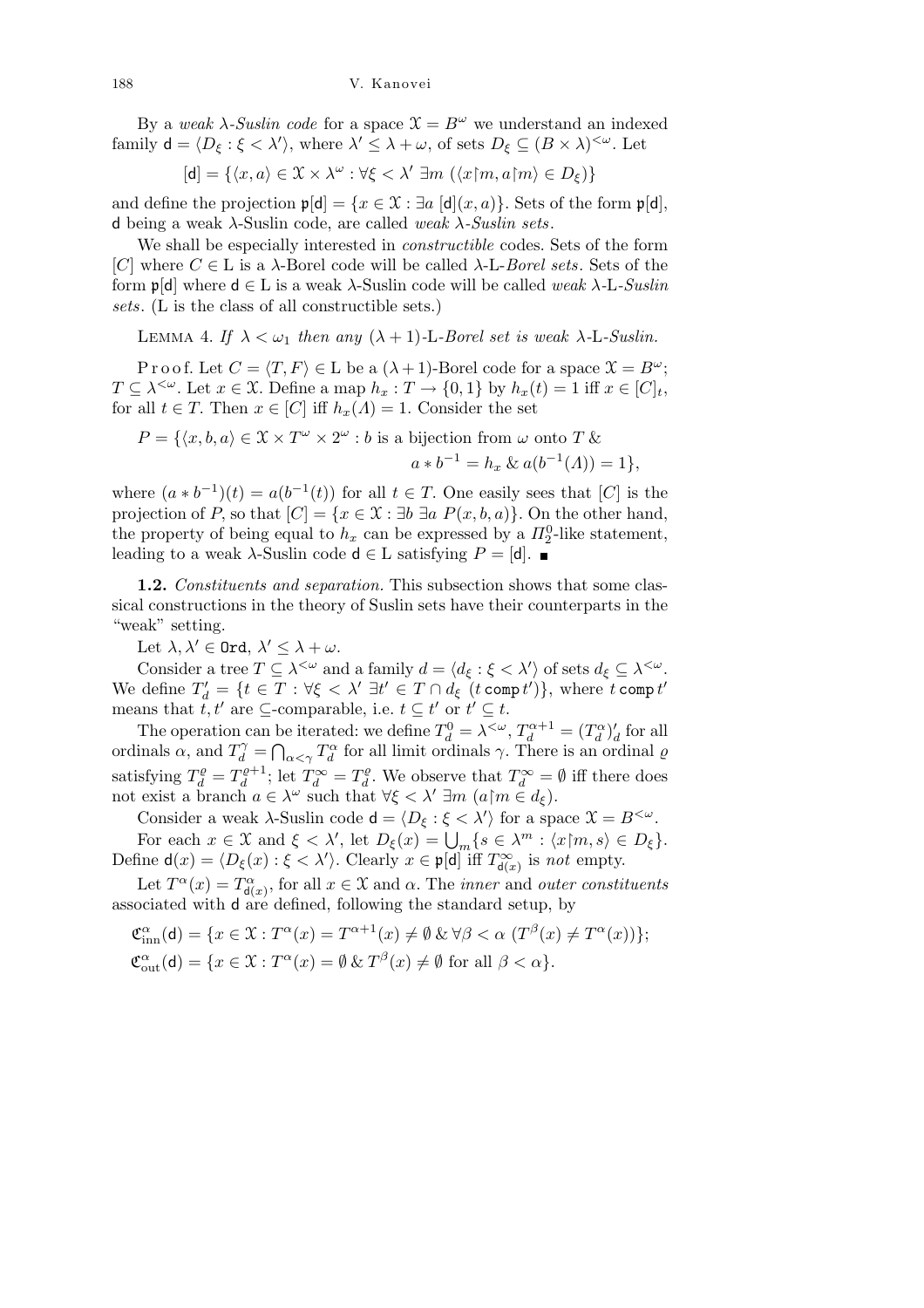LEMMA 5. *Assume that*  $\lambda < \omega_1$  *and* **d** *is a weak*  $\lambda$ -Suslin code. Then *α α α α α α α α α α α α α α α α α α α α α α α α α α α α α α α α α α α α α* and  $\mathfrak{C}_{out}^{\alpha}(d)$  *are Borel sets. If*  $d \in L$  *then the constituents*  $\mathfrak{C}_{inn}^{\alpha}(d)$  *and*  $\mathfrak{C}_{\text{out}}^{\alpha}(\mathsf{d})$  are  $\omega_1$ -L-Borel sets, even  $(\lambda + 1)$ -L-Borel provided  $\alpha < (\lambda^+)^L$ .

Proof. The sets  $X_t^{\alpha} = \{x : t \in T^{\alpha}(x)\}\$  and  $\mathcal{Z}_{\xi t} = \{x : t \in D_{\xi}(x)\}\$  $(t \in \lambda^{\leq \omega}, \xi \leq \lambda'$ , and  $\alpha \leq \omega_1$ ) satisfy the following classical equalities:

$$
X_t^0 = \mathfrak{X};
$$
  
\n
$$
\Xi_{\xi t} = \{x : \langle x \upharpoonright m, t \rangle \in D_{\xi}\}, \text{ where } m = \text{dom } t;
$$
  
\n
$$
X_t^{\alpha+1} = X_t^{\alpha} \cap \bigcap_{\xi < \lambda'} \bigcup_{t' \text{ comp } t} (X_{t'}^{\alpha} \cap \Xi_{\xi t'});
$$
  
\n
$$
X_t^{\gamma} = \bigcap_{\alpha < \gamma} X_t^{\alpha} \text{ for all limit ordinals } \gamma;
$$
  
\n
$$
\mathfrak{C}_{\text{out}}^{\alpha}(\mathbf{d}) = \mathbb{C}X_A^{\alpha} \cap \bigcap_{\beta < \alpha} X_A^{\beta};
$$
  
\n
$$
\mathfrak{C}_{\text{inn}}^{\alpha}(\mathbf{d}) = X_A^{\alpha} \cap \bigcap_{t} (X_t^{\alpha+1} \cup \mathbb{C}X_t^{\alpha}) \cap \bigcap_{\beta < \alpha} \bigcup_{t} (X_t^{\beta} \setminus X_t^{\alpha}).
$$

(Here *t* and *t'* vary over  $\lambda^{\langle \omega \rangle}$  while  $\alpha \langle \omega_1 \rangle$ ) Since all operations involved are effectively presented we easily obtain  $\omega_1$ -Borel codes for the constituents  $\mathfrak{C}_{\text{out}}^{\alpha}(\mathsf{d})$  and  $\mathfrak{C}_{\text{inn}}^{\alpha}(\mathsf{d})$  by induction on  $\alpha < \omega_1$  in L.

COROLLARY 6. Let  $\lambda < \omega_1$ . Every weak  $\lambda$ -L-Suslin set, as well as its *complement*, *is a union of*  $\aleph_1$ *-many*  $\omega_1$ *-L-Borel sets.* 

THEOREM 7 [Separation]. Let  $\lambda < \omega_1$ . Two disjoint weak  $\lambda$ -L-Suslin sets *can be separated by a*  $(\lambda + 1)$ -L-Borel set.

P r o o f. Consider a pair of weak λ-Suslin codes **d**, **d'** ∈ L. They define the sets  $X = \mathfrak{p}[d]$  and  $X' = \mathfrak{p}[d']$ . Assume that  $X \cap X' = \emptyset$ .

Suppose for a moment that  $(\lambda^+)^L = \omega_1$ . In view of Lemma 5 it suffices to prove that  $X' \subseteq \mathfrak{C}_{\text{out}}^{\alpha}(\mathsf{d})$  for some  $\alpha < \omega_1$ . The proof of this "boundedness" result can be obtained by a routine modification of a classical proof.

(One easily proves that the function  $\nu$  sending each  $x \in \mathbb{C}X$  to the unique  $\alpha < \omega_1$  such that  $x \in \mathfrak{C}_{\text{out}}^{\alpha}(\mathsf{d})$ , is a  $\Pi_1^1$ -norm, in particular, there is a  $\Sigma_1^1$ relation  $P(x, y)$  such that  $\nu(x) < \nu(y) \Leftrightarrow P(x, y)$  for all  $x, y \in \mathbb{C}X$ . It follows that the relation:  $x \prec y$  iff  $x, y \in X'$  and  $\nu(x) \langle \nu(y), \nu(y) \rangle$  is a well-founded  $\Sigma_1^1$ relation on *X<sup>'</sup>*. Hence  $\prec$  has a length  $\gamma < \omega_1$  by the Kunen–Martin theorem. This implies  $X' \subseteq \mathfrak{C}_{\text{out}}^{\alpha}(\mathsf{d})$  for some  $\alpha < \omega_1$ .)

If  $(\lambda^+)^L < \omega_1$  then the universe includes a *λ*-collapse extension V' of L, so that  $(\lambda^+)^L = \omega_1$  in V'. This allows one to get the result in V', as above, and then extend it to the universe by absoluteness.  $\blacksquare$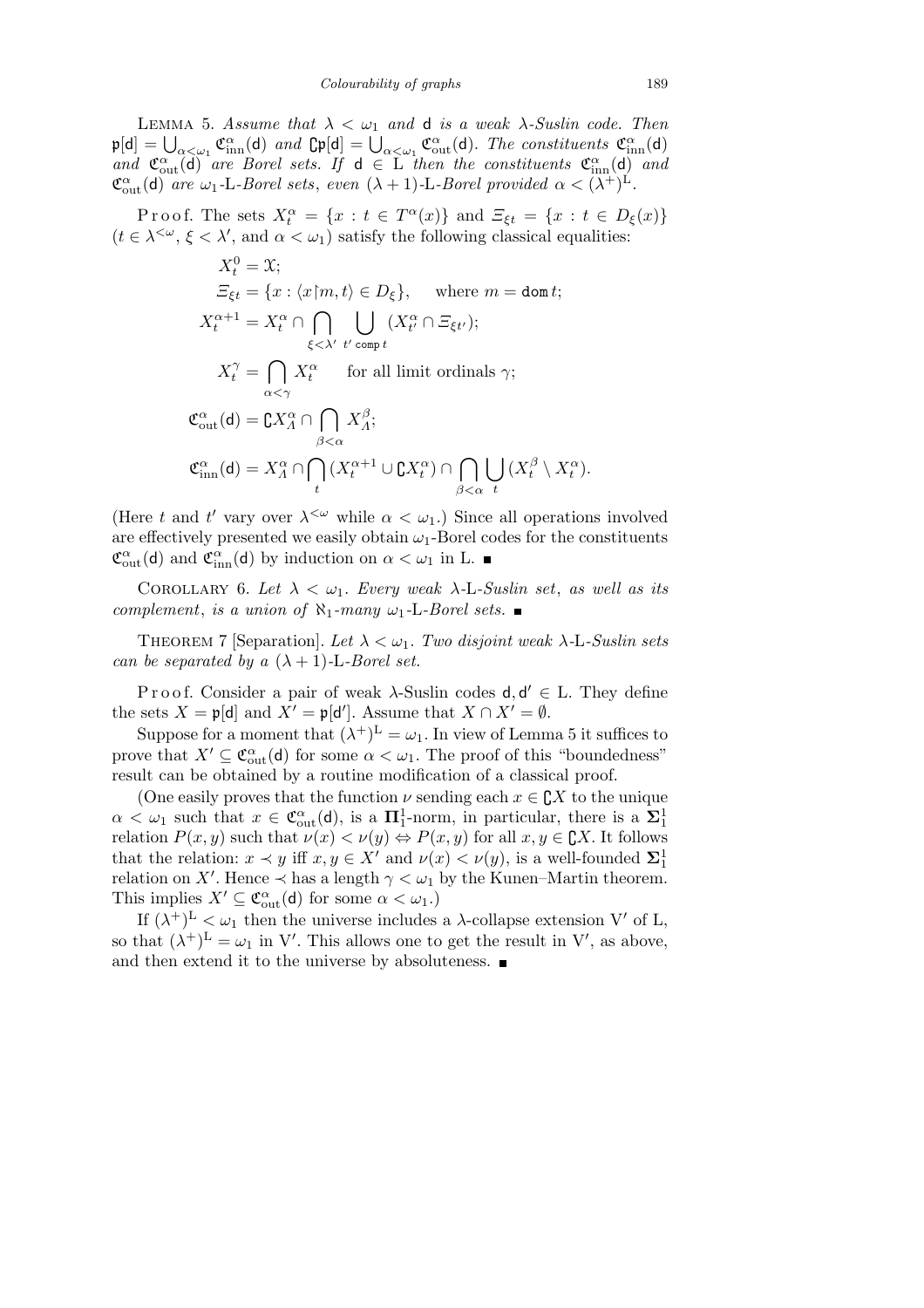**2. Approach to the proof of Theorem 2.** Let  $V, \kappa \in V$ , and G denote the universe, the cardinal, and the graph for which Theorem 2 is being proved. Let us fix an ordinal  $\lambda, \kappa \leq \lambda < \kappa^+$ , and a tree  $R \subseteq (\omega \times \omega \times \lambda)^{<\omega}$ satisfying  $G = \mathfrak{p}[R]$  in V.

It will be assumed that  $R \in L$ . (Otherwise L uniformly changes to  $L[R]$ throughout the reasoning, including the content of Section 1.)

Let  $V^+$  be the  $(\lambda^{++})^V$ -collapse generic extension of V.

We are going to define a certain "copy"  $G^+$  of the graph G in  $V^+$ .

If G is *not* locally thin in L then we simply set  $G^+ = \mathfrak{p}[R]$  in  $V^+$ , so that  $G^+$  is the direct V<sup>+</sup>-copy of G.

Suppose that G *is* locally thin in L.

It is a standard fact (see for instance Guaspari [1], Theorem 1.5) that S then, in V,  $x \in y \Rightarrow L[x] = L[y]$ , hence  $G \subseteq \bigcup_{\alpha,\beta<\omega_1^{\vee}} K_{\alpha\beta}$  where  $K_{\alpha\beta}$  is the set of all pairs  $\langle x, y \rangle \in \mathbb{N}^2$  such that *x* is the *α*th real in the sense of the Gödel wellordering of  $L[y]$  and *y* is the *β*th real in the sense of the Gödel wellordering of L[*x*].

We define in this case, in  $V^+$ ,  $G^+ = \mathfrak{p}[R] \cap \bigcup$  $\alpha, \beta < \omega_1^{\text{V}}$  Κ $\alpha$ β.

In both the first and the second case  $G^+$  is a graph in  $V^+$  satisfying  $G =$  $G^+ \cap V$ . By a simple absoluteness argument  $G^+$  is disjoint from the diagonal. We can assume that *R* is symmetric enough for  $p[R]$  to be symmetric in any model, hence  $G^+$  is symmetric in  $V^+$ .

Finally,  $G^+$  is a weak  $\lambda$ -L-Suslin set in  $V^+$  because  $\lambda \geq \kappa \geq \omega_1^V$ .

DEFINITION 8. C is the collection of all  $(\lambda + 1)$ -Borel codes  $C \in L$  for the space N such that  $[C] \subseteq N$  is a  $G^+$ -discrete set in  $V^+$ .

The following theorem implies Theorem 2.

THEOREM 9. If  $\bigcup_{C \in \mathcal{C}} [C] = \mathcal{N}$  *in* V<sup>+</sup> *then* (I) *of Theorem* 2 *holds in* V. *But if*  $\bigcup_{C \in \mathcal{C}} [C] \subsetneq N$  *in*  $V^+$  *then* (II) *of Theorem* 2 *holds in* V*.* 

The first part of Theorem 9 will be proved by a compactness argument: we show in the next section that the assumption leads to a set  $\mathcal{C}' \subseteq \mathcal{C}$ , we show in the next section that the assumption leads to a set  $C \subseteq C$ ,  $C' \in L$ , of cardinality  $\leq \lambda$  in L, such that the union  $\bigcup_{C \in \mathcal{C}'} [C]$  still covers N in  $V^+$ , therefore in V as well, which yields the required colouring.

The second part (getting a homomorphism or embedding, Sections 4 and 5) involves a splitting construction similar to that of Kechris *et al.* [9].

Proposition 10. *The set* C *belongs to* L*.*

P r o o f. As the ordinal  $(\lambda^+)^L$  is countable in  $V^+$ , this universe includes a *λ*-collapse extension of L, so, by the Shoenfield theorem,  $C \in \mathcal{C}$  iff the  $\lambda$ -collapse forcing forces over L that  $[C]$  is  $G^+$ -discrete.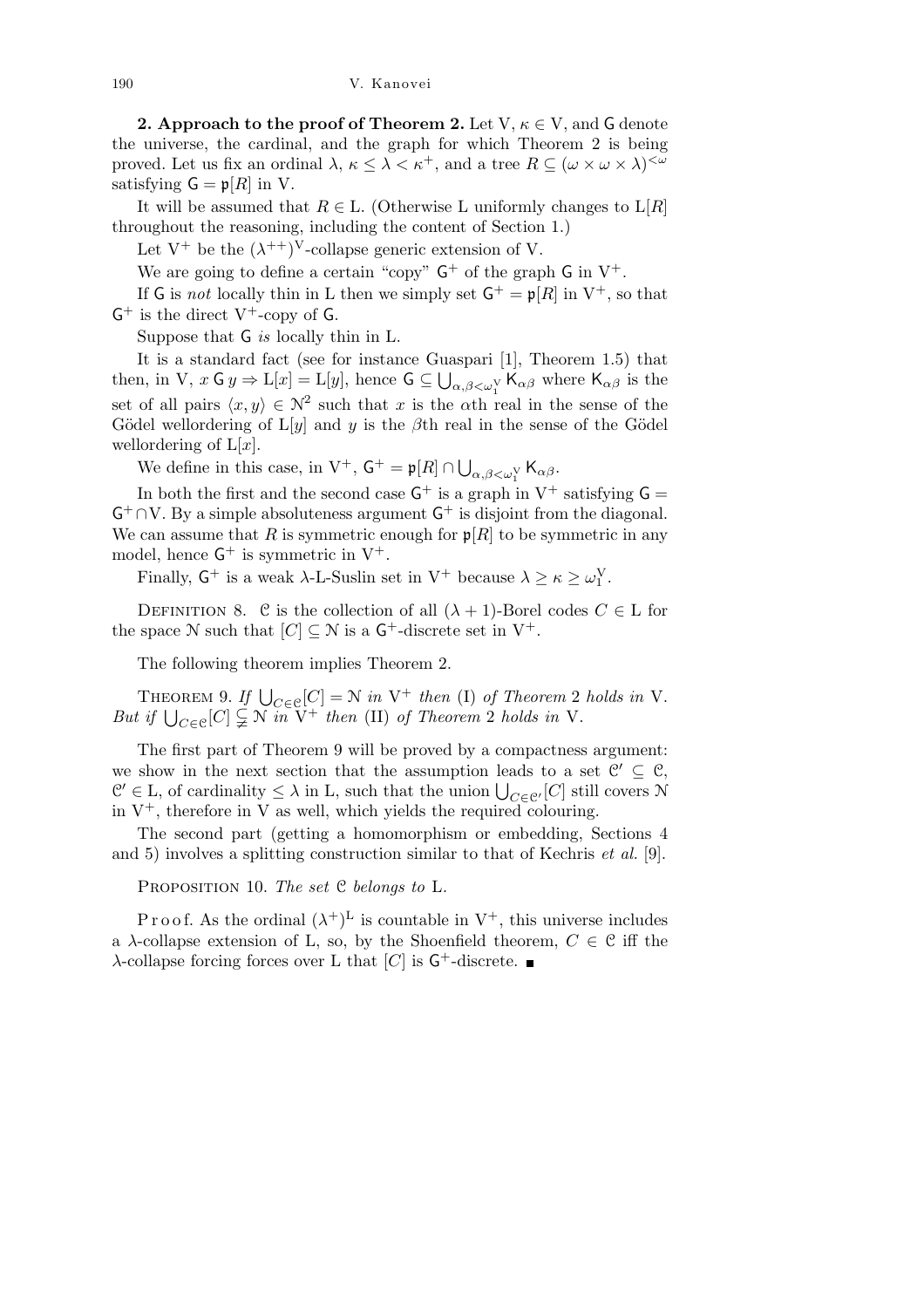**3. Getting a colouring.** Thus we assume that the union  $\bigcup_{C \in \mathcal{C}} [C]$ covers the reals in V<sup>+</sup>*.*

LEMMA 11 [Compactness]. Let  $C \in L$  *be a collection of*  $(\lambda + 1)$ *-Borel codes for a fixed space of the form*  $S = N^m \times (\lambda^{\omega})^n$  *such that*  $S = \bigcup_{C \in \mathcal{C}} [C]$ *in*  $V^+$ *. Then there exists a subcollection*  $C' \subseteq C$ ,  $C' \in L$ *, of cardinality*  $\leq \lambda$ *in* L, such that we still have  $S = \bigcup_{C \in \mathcal{C}'} [C]$  *in* V<sup>+</sup>.

Proof (<sup>9</sup>). Otherwise the set P of all  $(\lambda + 1)$ -Borel codes  $c \in L$  for S such that for any set  $\mathcal{C}' \subseteq \mathcal{C}, \mathcal{C}' \in L$ , of cardinality  $\leq \lambda$  in L, we have  $[c] \nsubseteq \bigcup_{C \in \mathcal{C}} [C]$  in  $V^+$ , is non-empty. We order  $\mathcal{P}$  as follows:  $c \leq c'$  (*c'* is *stronger* as a forcing condition) iff  $[c'] \subseteq [c]$  in V<sup>+</sup>. Notice that both P and the order belong to L*,* as in Proposition 10.

Consider a P-generic (over V) set  $\mathcal{G} \subseteq \mathcal{P}, \mathcal{G} \in V^+$ .

*We assert that*  $\bigcap_{c \in \mathcal{G}} [c] \neq \emptyset$  *in* V<sup>+</sup>.

Any point  $x \in \bigcap_{c \in \mathcal{G}}[c]$  is then contained in some  $[C], C \in \mathcal{C}$ , which contradicts the genericity of G, because the set  $\mathcal{D}_C$  of all codes  $c \in \mathcal{P}$  satisfying  $[c] \cap [C] = \emptyset$  in V<sup>+</sup> belongs to L and is dense in P.

Thus let us prove the emphasized assertion.

This is a standard argument. First, there is, in  $V^+$ , a unique point  $x \in \mathcal{S}$ contained in every basic clopen set the natural code of which belongs to G*.* We prove that  $x \in [c]$  for *every* code  $c \in \mathcal{G}$ .

Assume that this is not the case. Consider a code  $c = \langle T, F \rangle \in \mathcal{G}$  satisfying  $x \notin [c]$  such that the tree *T* has the least possible rank. IK.<br>I

Obviously *T* cannot be equal to  $\{$ \}*.* Therefore  $[c] = \mathbb{C}$  $\nu < \lambda$ [*c*<sub>*ν*</sub>]*,* where  $\langle c_{\nu} : \nu \langle \lambda \rangle \in L$  is a sequence of  $(\lambda + 1)$ -Borel codes  $c_{\nu} = \langle T_{\nu}, F_{\nu} \rangle$  having the ranks of the trees  $T_\nu$  less than the rank of  $T$ , so  $x \in [c_\nu]$  for some  $\nu$ .

It is impossible, as above, that  $T_{\nu} = \{A\}$ , so in fact  $[c_{\nu}] = \mathbb{C} \bigcup_{\xi < \lambda} [c_{\xi}']$ , where  $\langle c'_\xi : \xi < \lambda \rangle \in L$  is a sequence of  $(\lambda + 1)$ -Borel codes  $c'_\xi = \langle T'_\xi, F'_\xi \rangle$ having the ranks of the trees  $T'_\xi$  smaller than the rank of  $T_\nu$ . Since  $[c] \subseteq$  $\epsilon \leq \lambda [c'_{\xi}]$ , it follows from the genericity that at least one among the sets  $[c'_{\xi}]$ belongs to G. Then  $x \in [c'_{\xi}]$ , which is a contradiction as  $x \in [c_{\nu}]$ .

Coming back to the *first part of Theorem* 9, we observe that by the lemma there exists a set  $\mathcal{C}' \subseteq \mathcal{C}, \mathcal{C}' \in L$ , of cardinality  $\leq \lambda$  in L, such that  $\mathcal{N} = \bigcup_{C \in \mathcal{C}'} [C]$  in  $V^+$ . Then  $\mathcal{N} = \bigcup_{C \in \mathcal{C}'} [C]$  in V as well.  $\blacksquare$ <sub>1st part of Thm</sub>. 9

**4. Getting a homomorphism or an embedding.** We begin the proof S of the *second part of Theorem* 9. Thus suppose that the set  $\mathfrak{X} = \mathbb{C} \bigcup_{C \in \mathcal{C}} [C]$ is non-empty in V<sup>+</sup>*.*

 $(9)$  It is mentioned by the referee that the lemma admits a more straightforward proof which involves countable submodels and an absoluteness argument.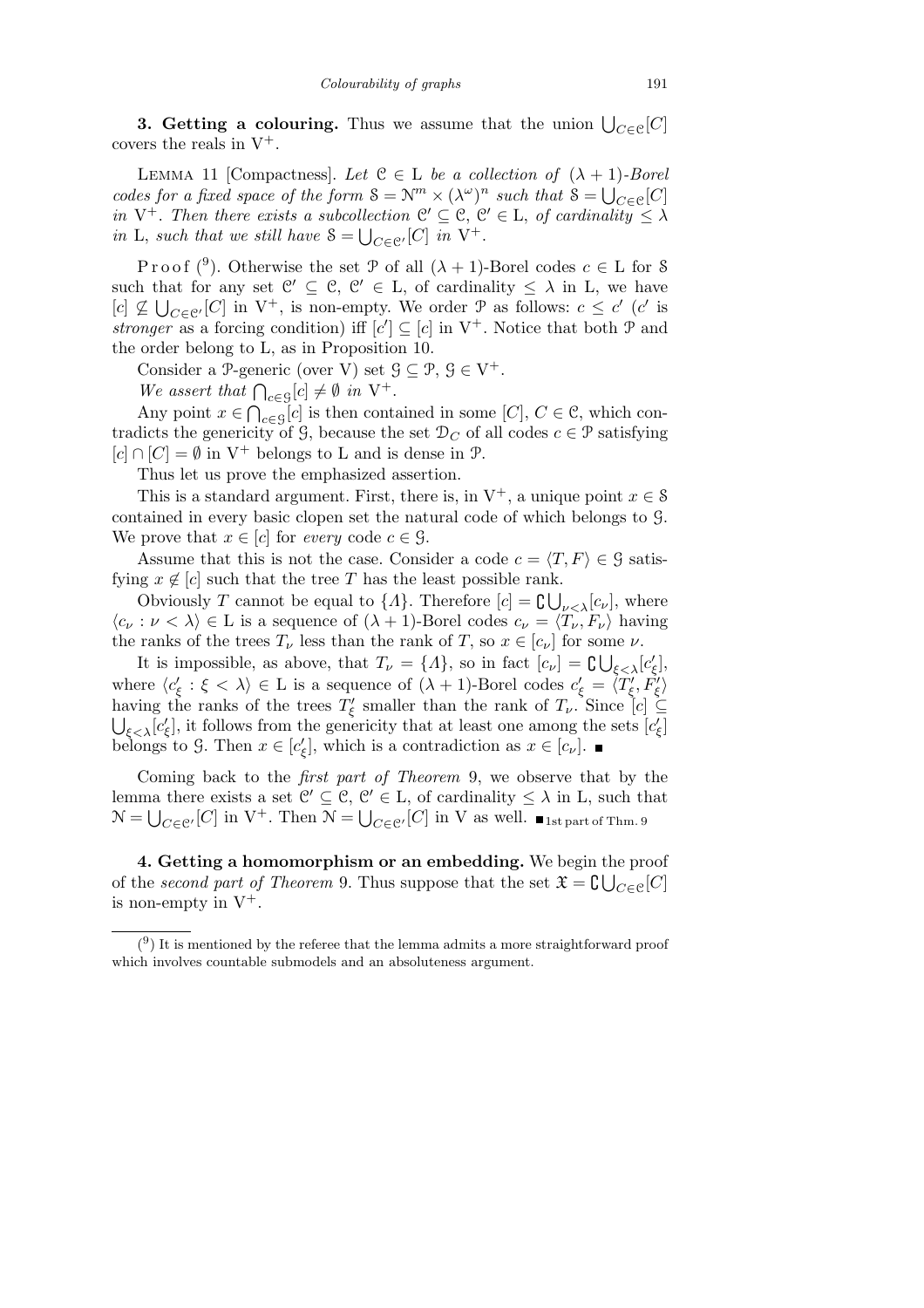192 V. Kanovei

**4.1.** *Preparations for the locally thin case.* We have to take some time in order to prepare consideration of the locally thin case in (II) of Theorem 2. The aim is to get a system of weak Suslin codes for the graphs of the form  $G^+{}_{\alpha\beta} = G^+ \cap \mathsf{K}_{\alpha\beta} \ (\alpha, \beta < \omega_1^{\mathbf{V}}) \text{ in } \mathsf{V}.$ 

LEMMA 12. Let  $\alpha, \beta < \omega_1$ . Then  $K_{\alpha\beta}$  (see the beginning of Section 2) *is a* weak  $\gamma$ -L-Suslin set, where  $\gamma = \max{\{\alpha, \beta\}}$ .

P r o o f. Let  $W0$  be the  $\Pi_1^1$  set of all reals  $w \in \mathcal{N}$  which code ordinals, and *|w|* be the ordinal coded by  $w \in W$ **0**. We put  $W$ **O**<sub> $\xi$ </sub> = { $w \in W$ **0** :  $|w| = \xi$ }.

It is a standard fact that there is a  $\Sigma_1^1$  formula  $\sigma(w, w', x, y)$  such that

 $\forall w \in \mathsf{WO}_{\alpha} \ \forall w' \in \mathsf{WO}_{\beta} \ \forall x, y \in \mathcal{N} \ (\mathsf{K}_{\alpha\beta}(x, y) \Leftrightarrow \sigma(w, w', x, y)).$ 

Now, as every set  $W_0$ <sub>ξ</sub> is clearly (*ξ* + 1)-L-Borel, hence weak *γ*-L-Suslin provided  $\xi \leq \gamma$ , by Lemma 4, the set  $\mathsf{K}_{\alpha\beta}$  is weak  $\gamma$ -L-Suslin as well.

Fix a bijection  $\gamma \in L$ ,  $\gamma : \omega_1^V \times \omega_1^V$  $\Rightarrow$   $\omega_1^V$ , satisfying  $\gamma(\alpha, \beta) \geq$ max $\{\alpha, \beta\}$ . The proof of the lemma is effective enough to get a sequence  $\langle q^{\gamma} : \gamma < \omega_1^V \rangle \in L$  of weak *λ*-Suslin codes  $q^{\gamma} = \langle Q_{\xi}^{\gamma} \rangle$ *ξ* : *ξ < γ* + *ωi ∈* L (where  $Q_{\xi}^{\gamma} \subseteq (\omega \times \omega \times \lambda)^{<\omega}$  for all  $\gamma$  and  $\xi$ ) such that  $\mathsf{K}_{\alpha\beta} = \mathfrak{p}[\mathsf{q}^{\gamma(\alpha,\beta)}]$ for all  $\alpha, \beta < \omega_1^V$ . A suitable enumeration of indices in V converts this into a sequence of (now not necessarily constructible) weak *λ*-Suslin codes  $\mathsf{k}^\gamma = \langle K_n^\gamma : n \in \omega \rangle$  such that  $[\mathsf{q}^\gamma] = [\mathsf{k}^\gamma]$ , hence  $\mathsf{K}_{\alpha\beta} = \mathfrak{p}[\mathsf{k}^{\gamma(\alpha,\beta)}]$  for all  $\alpha, \beta < \omega_1^V$ , both in V and in V<sup>+</sup>. Note that, although possibly  $k^{\gamma} \notin L$ , the set  $[k^{\gamma}] = [q^{\gamma}] \subseteq \mathbb{N}^2 \times \lambda^{\omega}$  is  $(\lambda + 1)$ -L-Borel (actually  $(\lambda + 1)$ -L- $\mathbf{G}_{\delta}$  in some sense) for all  $\gamma < \omega_1^V$ , both in V and in V<sup>+</sup>.

Let us code intersections of the form  $\mathfrak{p}[R] \cap \mathsf{K}_{\alpha\beta}$ . Let  $\gamma < \omega_1^{\mathbf{V}}$ . Applying in V a suitable standard construction, one easily defines a weak *λ*-Suslin code  $d^{\gamma} = \langle D_n^{\gamma} : n \in \omega \rangle$  (where  $D_n^{\gamma} \subseteq (\omega \times \omega \times \lambda)^{<\omega}$ ) such that the set  $\lbrack d^{\gamma} \rbrack \subseteq \mathbb{N}^2 \times \lambda^{\omega}$  is  $(\lambda + 1)$ -L-Borel and  $\mathfrak{p}[R] \cap \mathfrak{p}[k^{\gamma}] = \mathfrak{p}[d^{\gamma}]$  in both V and V<sup>+</sup>*,* in particular

• 
$$
G \cap K_{\alpha\beta} = \mathfrak{p}[d^{\gamma(\alpha,\beta)}]
$$
 in V and  $G^+ \cap K_{\alpha\beta} = \mathfrak{p}[d^{\gamma(\alpha,\beta)}]$  in V<sup>+</sup>.

We can assume without any loss of generality that  $D_{n+1}^{\gamma} \subseteq D_n^{\gamma}$  for all *γ, n*.

If G is *not* locally thin (in V) then the construction above is needless but, to keep the integrity of the reasoning, we define, in V*,* for each ordinal *γ* <  $\omega_1^V$ , a weak *λ*-Suslin code  $d^{\gamma} = \langle D_n^{\gamma} : n \in \omega \rangle \in L$  by

$$
D_n^\gamma = \{\langle u,v,r\rangle \in R: \operatorname{dom} u = \operatorname{dom} v = \operatorname{dom} r = n' \geq n\}
$$

so that  $\mathfrak{p}[\mathsf{d}^\gamma] = \mathfrak{p}[R]$  in both V and  $V^+$ , in particular  $\mathfrak{p}[\mathsf{d}^\gamma] = \mathsf{G}$  in V and (in the case when G is *not* locally thin)  $\mathfrak{p}[\mathsf{d}^\gamma] = \mathsf{G}^+$  in  $V^+$ .

We observe that  $G^+ = \bigcup$  $\gamma \langle \omega_1^{\vee} \mathfrak{p}[\mathsf{d}^{\gamma}]$  in any of the two cases.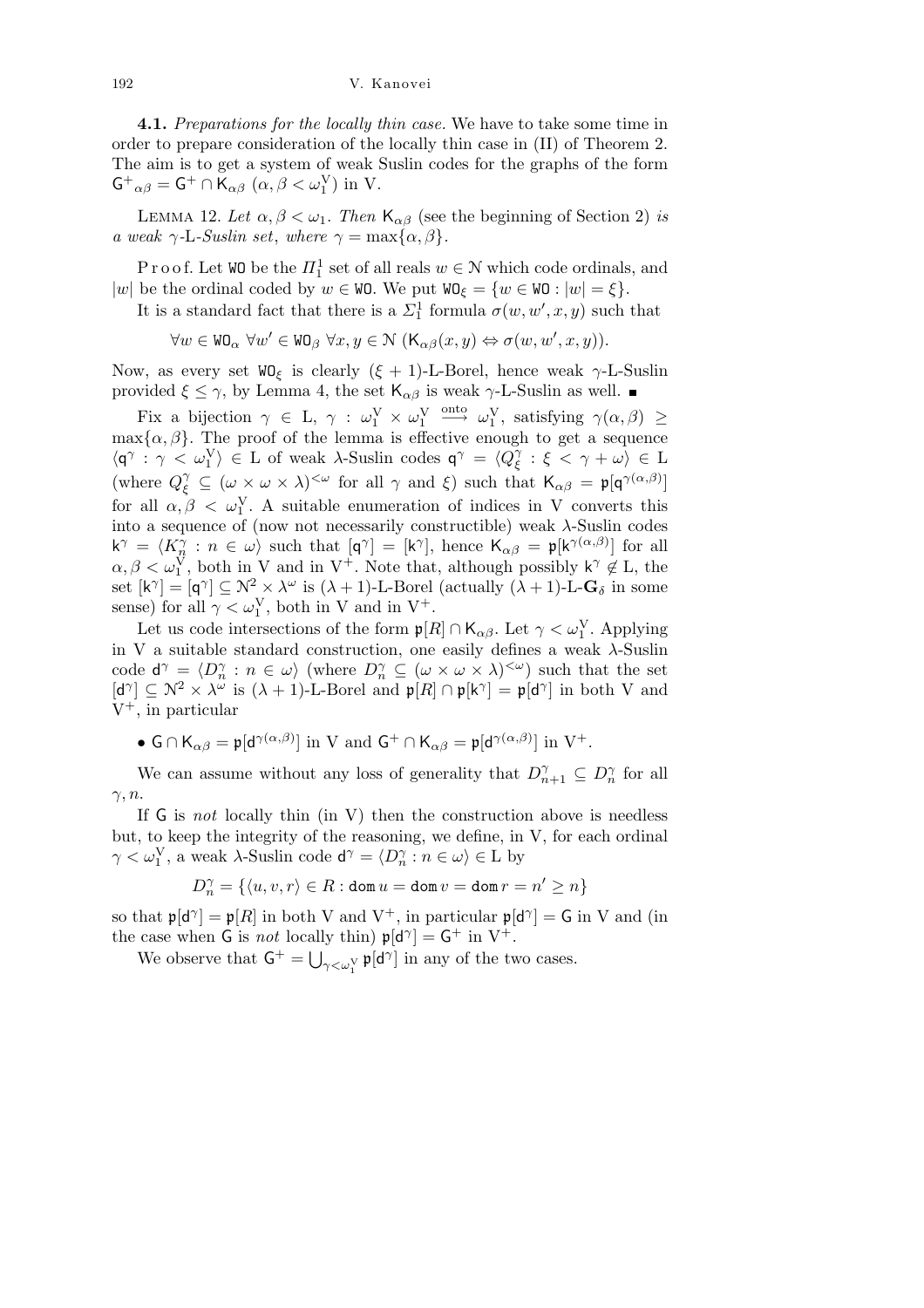**4.2.** *Crucial pairs.* Recall that a sequence of binary tuples  $\mathfrak{s}_m \in 2^m$  is fixed by the definition of  $G_0$  (see Introduction). Let  $m \in \omega$ . By a *crucial pair* in  $2^m$  we shall understand any pair  $\langle u, v \rangle$  of tuples  $u, v \in 2^m$  such that  $u = \mathfrak{s}_k \wedge 0 \wedge w$  and  $v = \mathfrak{s}_k \wedge 1 \wedge w$ , for some  $k < m$  and  $w \in 2^{m-k-1}$ . (Possibly  $w = \Lambda$ , the *empty sequence*.) Let  $\text{CP}_m$  denote the set of all crucial pairs in 2*<sup>m</sup>.*

Note that crucial pairs in  $2^{m+1}$  are pairs of the form  $\langle u^{\wedge}i, v^{\wedge}i \rangle$  where  $\langle u, v \rangle$  is a crucial pair in 2<sup>*m*</sup> and *i* = 0*,* 1*,* plus the pair  $\langle \mathfrak{s}_m \wedge 0, \mathfrak{s}_m \wedge 1 \rangle$ *.* Moreover, the (directed) graph of crucial pairs in  $2^m$  is a *tree*: each pair of  $u, v \in 2^m$  is connected in  $2^m$  by a unique (non-self-intersecting) chain of crucial pairs  $u = u_0 \tilde{u}_1 \tilde{u}_2 \tilde{u}_2 \tilde{u}_3 \ldots \tilde{u}_{n-1} \tilde{u}_n = v$ , where  $u' \tilde{u}'$  means that either  $\langle u', v' \rangle$  or  $\langle v', u' \rangle$  is a crucial pair. (The property of being uniquely connected by crucial pairs is inherited from  $2<sup>m</sup>$  by each of the two parts, *H*<sub>0</sub> = { $u^0$  :  $u \in 2^m$ } and  $H_1 = \{u^0 \mid u \in 2^m\}$ , of  $2^{m+1}$ , and there is a unique crucial pair, namely  $\langle \mathfrak{s}_m \wedge 0, \mathfrak{s}_m \wedge 1 \rangle$ , connecting the parts.)

**4.3.** *Splitting systems.* We shall define, in V*,* a system of finite sequences  $\tau_u \in \omega^{\leq \omega}$  (*u*  $\in 2^{\leq \omega}$ ) and  $\sigma_{uv} \in \lambda^{\leq \omega}$  ( $\langle u, v \rangle \in \text{CP}_m$  for some *m*), and an ordinal  $\gamma_k < \omega_1^{\rm V}$  for each  $k \in \omega$ , satisfying the following four requirements for all *m*:

(i)  $\tau_u \subset \tau_{u \wedge i}$  for all  $u \in 2^m$  and  $i = 0, 1$ , and  $\sigma_{uv} \subset \sigma_{u \wedge i, v \wedge i}$  for all  $\langle u, v \rangle \in \text{CP}_m$  and  $i = 0, 1$ ;

(ii) if  $\langle u, v \rangle \in \text{CP}_m$ ,  $k < m$ , and  $u = \mathfrak{s}_k \wedge 0 \wedge w$ ,  $v = \mathfrak{s}_k \wedge 1 \wedge w$  for some  $w \in 2^{m-k-1}$ , then  $\langle \tau_u, \tau_v, \sigma_{uv} \rangle \in D_m^{\gamma_k}$ ;

(iii) there exists, in  $V^+$ , a system of reals  $x_u \in \mathcal{N}_{\tau_u} \cap \mathfrak{X}$   $(u \in 2^m)$  and functions  $f_{uv} \in \lambda^{\omega}$  ( $\langle u, v \rangle \in \text{CP}_m$ ) such that, for any  $k < m$  and any pair *h*<sub>*u*</sub>, *v*<sup>*j*</sup> ∈ CP<sub>*m*</sub> of the form  $u = \mathfrak{s}_k \land 0 \land w$ ,  $v = \mathfrak{s}_k \land 1 \land w$ , for some  $w \in 2^{m-k-1}$ , we have  $\sigma_{uv} \subset f_{uv}$  and  $\langle x_u, x_v, f_{uv} \rangle \in [d^{\gamma_k}];$ 

(iv) if G is either acyclic or locally thin in V,  $u, v \in 2^m$ , and  $u \neq v$ , then *τ*<sup>*u*</sup> and *τ*<sup>*v*</sup> are incomparable in  $\omega^{\lt \omega}$ .

Requirement (iii) is formally expressed in  $V^+$ , but, as the existence of the reals and functions which witness (iii) is suitably forced even in L (see the proof of Proposition 10), we are essentially still in V*.*

Having such a system, we set, in V,  $H(a) = \bigcup_{m \in \omega} \tau_{a|m}$  for any  $a \in 2^{\omega}$ , so that  $H: 2^{\omega} \to \mathbb{N}$  is a continuous map. We prove that  $\mathsf{G}_0 \leq_{\mathsf{c}} \mathsf{G}$  in V via *H*. Suppose that  $a, b \in 2^{\omega}$  in V and  $a \mathsf{G}_0 b$ . By definition we have e.g.  $a = \mathfrak{s}_k \wedge 0 \wedge c$  and  $b = \mathfrak{s}_k \wedge 1 \wedge c$  for some *k* and  $c \in 2^\omega$ . Then, by (ii),

 $\langle \tau_{\mathfrak{s}_k \wedge 0^\wedge(c \upharpoonright n)}, \tau_{\mathfrak{s}_k \wedge 1^\wedge(c \upharpoonright n)}, \sigma_{\mathfrak{s}_k \wedge 0^\wedge(c \upharpoonright n), \mathfrak{s}_k \wedge 1^\wedge(c \upharpoonright n)} \rangle \in D_{n+k+1}^{\gamma_k}$ 

for all  $n \in \omega$ . It easily follows that  $\langle H(a), H(b) \rangle \in \mathfrak{p}[d^{\gamma_k}] \subseteq G$  as required.

Moreover, it follows from (iv) that  $H$  is a 1-1 map, i.e. an embedding, provided G is acyclic or locally thin in V*.*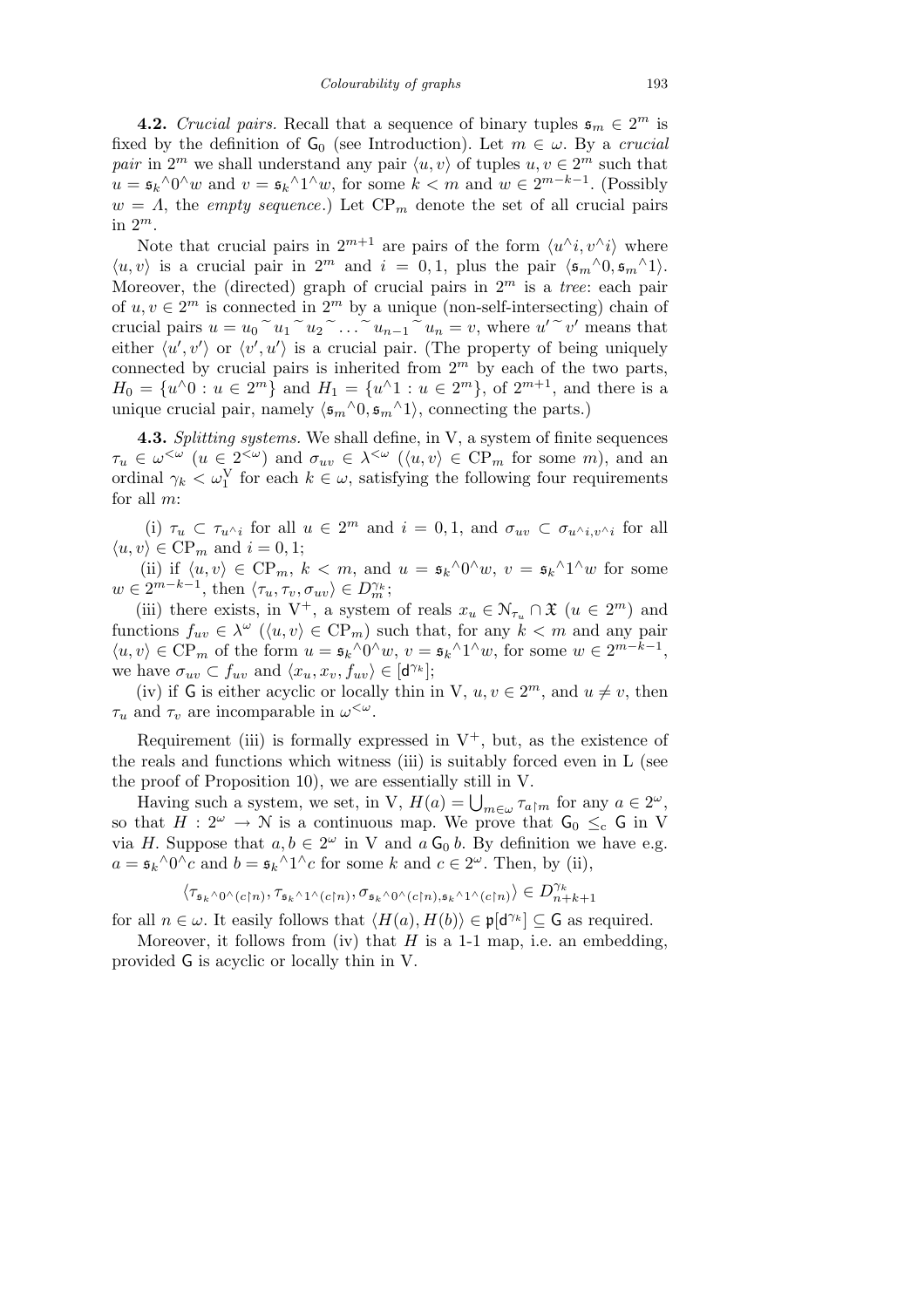Thus the proof of the second part of Theorem 9 has been reduced to the construction of a splitting system satisfying  $(i)$ – $(iv)$ .

**5. Construction of a splitting system.** Let, for any *m, S<sup>m</sup>* be the collection of all finite systems of tuples  $\tau_u$  (where  $u \in 2^{\leq m}$ ) and  $\sigma_{uv}$  ( $\langle u, v \rangle \in$  $\text{CP}_n$  and  $n \leq m$ ) and ordinals  $\gamma_k$  ( $k < m$  strictly) satisfying the requirements at the level *m* and below.

(For instance, setting  $\tau_A = \Lambda$ , we obtain a system in  $S_0$ .)

We observe that each set  $S_m$  and the whole sequence of them belong to V (as in Proposition 10 above).

LEMMA 13. Any system in  $S_m$  can be expanded to a system in  $S_{m+1}$ .

Proof. Consider a system of tuples  $\tau_u \in \omega^{\langle \omega \rangle}$  and  $\sigma_{uv} \in \lambda^{\langle \omega \rangle}$  and ordinals  $\gamma_k$  which belongs to  $S_m$ . We define an expansion at the level  $m+1$ .

To begin with we define  $\tau_{u \wedge i} = \tau_u$  for any  $u \in 2^m$ ,  $\sigma_{u \wedge i, v \wedge i} = \sigma_{uv}$  for any pair  $\langle u, v \rangle \in \text{CP}_m$ , and all  $i = 0, 1$ , and finally  $\sigma_{\mathfrak{s}_m} \delta_{0, \mathfrak{s}_m} \delta_{1} = \Lambda$ . This may not be a correct expansion, and will be later changed.

Note that the ordinal  $\gamma_m$  has not yet been defined.

ASSERTION 14. *In*  $V^+$ , *there exist: an ordinal*  $\gamma_m < \omega_1^V$ , *reals*  $x_s$  $(s \in 2^{m+1})$ , and functions  $f_{st}$   $(\langle s,t \rangle \in \text{CP}_{m+1})$  satisfying (iii) at the level  $m + 1$ .

ASSERTION 15. If G *is acyclic or locally thin in* V *and*, *in*  $V^+$ *, reals*  $x_s$  ( $s \in 2^{m+1}$ ) *and functions*  $f_{st}$  ( $\langle s,t \rangle \in \text{CP}_{m+1}$ ) *satisfy* (iii) *at the level*  $m + 1$  *with some*  $\gamma_m < \omega_1^V$ , *then*  $x_s \neq x_t$  *for all*  $s \neq t \in 2^{m+1}$ *.* 

This easily implies the lemma: indeed, put  $u_s = x_s \upharpoonright N$  for all  $s \in 2^{m+1}$ and  $\sigma_{st} = f_{st}$  *N* for any pair  $\langle s, t \rangle \in \text{CP}_{m+1}$ , for a large enough natural *N*.

Proof of Assertion 14. Suppose otherwise.

Then, in  $V^+$ , for each  $\gamma < \omega_1^V$  the collection  $\mathbf{X}_{\gamma}$  of all systems of reals  $x_s \in \mathcal{N}_s \cap \mathfrak{X}$  (*s*  $\in 2^{m+1}$ ) and functions  $f_{st} \in \lambda^\omega$  ( $\langle s, t \rangle \in \text{CP}_{m+1}$ ) which witness (iii) at the level  $m + 1$  with  $\gamma_m = \gamma$  is empty.

Since each  $\mathbf{X}_{\gamma}$  is by definition an intersection of sets defined by a (constructible) family of  $(\lambda + 1)$ -Borel codes (including finitely many codes of the  $(\lambda + 1)$ -L-Borel sets  $[d^{\gamma_k}]$ ,  $k < m$ ), Lemma 11 provides subcollections, of cardinality  $\leq \lambda$  in L, such that the intersection still remains empty.

More exactly, there is a set  $\mathcal{C}' \subseteq \mathcal{C}, \mathcal{C}' \in L$ , of cardinality  $\leq \lambda$  in L, such that every set  $\mathbf{X}'_{\gamma}$ ,  $\gamma < \omega_{\gamma}^{V}$ , defined in  $V^{+}$  similarly to  $\mathbf{X}_{\gamma}$  but using the bigger set  $\mathfrak{X}' = \mathbb{C} \bigcup_{C \in \mathcal{C}'} [C]$  instead of  $\mathfrak{X} = \mathbb{C} \bigcup_{C \in \mathcal{C}} [C]$ , is still empty.

Consider, in  $V^+$ , the set **Y**<sup>*'*</sup> of all systems of reals  $y_u \in \mathcal{N}_{\tau_u} \cap \mathcal{X}$ <sup>*'*</sup>  $(u \in 2^m)$ and functions  $f_{uv} \in \lambda^{\omega}$  ( $\langle u, v \rangle \in \text{CP}_m$ ) which witness (iii) at the level *m*. Note that  $\mathbf{Y}' \neq \emptyset$  as (iii) is supposed to hold at the level *m*.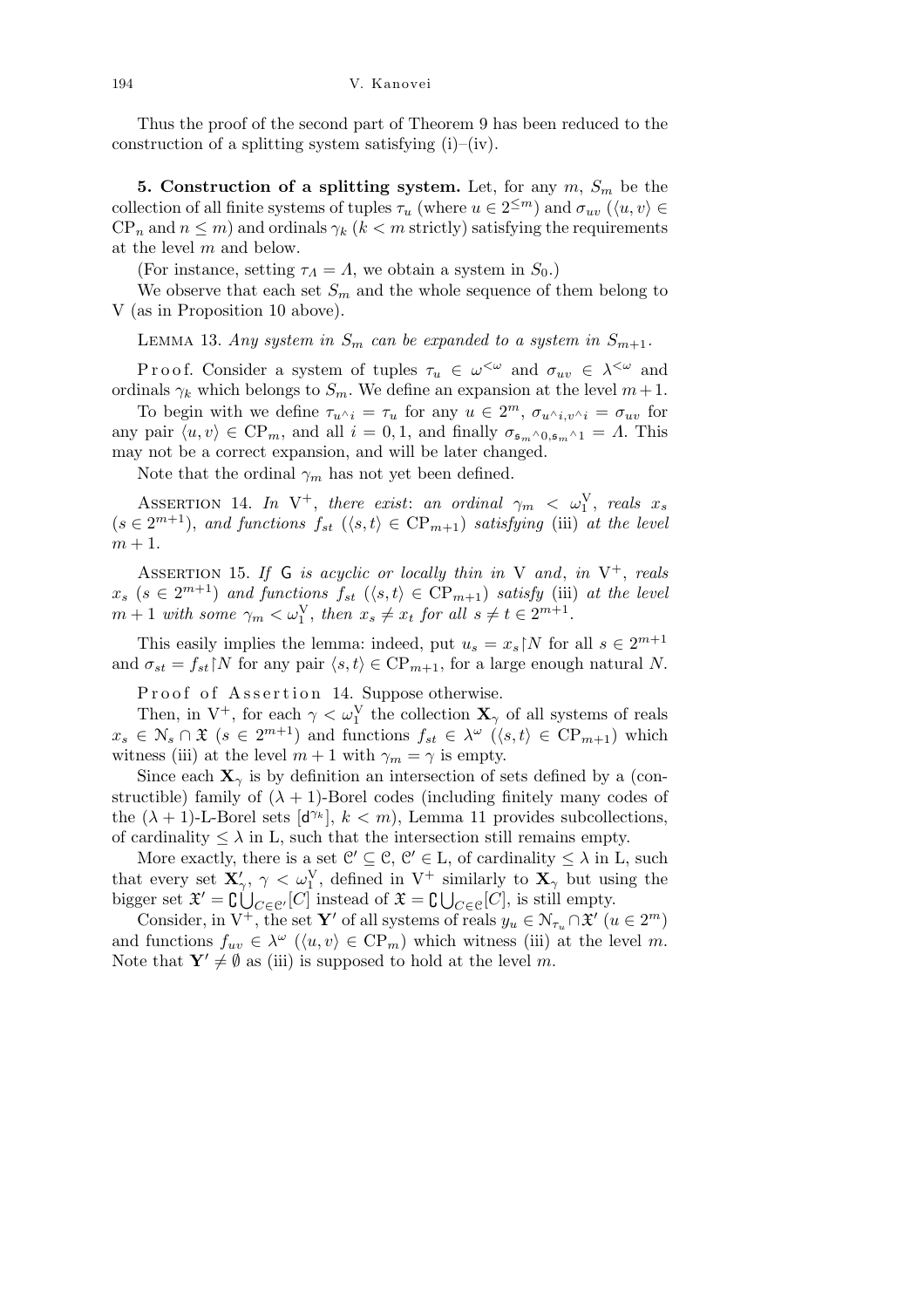Clearly **Y**<sup>*'*</sup> is a  $(\lambda + 1)$ -L-Borel set. Therefore the set *A* of all reals  $y_{\mathfrak{s}_m}$ that occur in **Y**<sup>*'*</sup> (the projection of **Y**<sup>*'*</sup> onto the  $\mathfrak{s}_{m}$ <sup>th</sup> coordinate in V<sup>+</sup>) is a weak  $\lambda$ -L-Suslin set in  $V^+$  by Lemma 4.

We observe that *A* is a  $G^+$ -discrete set in V<sup>+</sup>. (Indeed, suppose that  $y, y' \in A$  and  $y \in G^+$  *y'* in V<sup>+</sup>. As by definition  $G^+ = \bigcup_{\gamma < \omega_\gamma^V} \mathfrak{p}[d^\gamma]$  in V<sup>+</sup>, there exists an ordinal  $\gamma < \omega_1^V$  satisfying  $\langle y, y' \rangle \in \mathfrak{p}[d^{\gamma}]$ . This immediately implies  $\mathbf{X}_{\gamma} \neq \emptyset$ , which contradicts the above.)

Let us cover *A* by a  $(\lambda + 1)$ -L-Borel G<sup>+</sup>-discrete set.

Note that  $A \subseteq B = \{x \in \mathbb{N} : \forall y \in A \ (\neg x \mathsf{G}^+ \ y)\}\$ in V<sup>+</sup> by the discreteness. Clearly *B* is a weak co- $\lambda$ -L-Suslin set in V<sup>+</sup>. Hence by Theorem 7 there is a  $(\lambda + 1)$ -L-Borel set *D'* such that  $A \subseteq D' \subseteq B$  in  $V^+$ .

Now put  $A' = \{x \in D' : \forall y \in D' \; (\neg x \mathsf{G}^+ y)\}\)$ , so  $A \subseteq A' \subseteq D'$  in  $V^+$ . The same argument yields a  $(\lambda + 1)$ -L-Borel set *D* such that  $A \subseteq D \subseteq A'$  in  $V^+$ . We now observe that *D* is a  $G^+$ -discrete set in  $V^+$  by the construction, hence  $D = [C]$  for a code  $C \in \mathcal{C}$ .

As (iii) is satisfied at the level  $m$ , there exists, in  $V^+$ , a system of reals  $y_u \in \mathfrak{X} \cap \mathcal{N}_{\tau_u}$   $(u \in 2^m)$  and functions  $f_{uv} \in \lambda^\omega$   $(\langle u, v \rangle \in \text{CP}_m)$  satisfying (iii) at the level *m*. The system belongs to **Y**<sup>*'*</sup> because  $\mathfrak{X} \subseteq \mathfrak{X}'$ . Thus  $y =$  $y_{\mathfrak{s}_m} \in A \subseteq [C]$ , which is a contradiction since  $\mathfrak{X} = \mathcal{C} \bigcup_{C \in \mathcal{C}} [C]$ .

P roof of Assertion 15. As (iv) is supposed to hold at the level m, we have to prove only the following:  $x_{u}$ <sub>0</sub>  $\neq$   $x_{u}$ <sub>1</sub> for all  $u \in 2^m$ .

*Acyclic case*. Note that the acyclicity of a Suslin graph is an absolute property. (The absence of a cycle of a length *n ≥* 3 can be expressed as the well-foundedness of a certain tree derived from the given tree.) Therefore  $G^+$  is acyclic in  $V^+$ .

However, as the reals  $x_s$  satisfy (iii), we have  $x_s$   $G^+$   $x_t$  in  $V^+$  whenever  $\langle s, t \rangle \in \text{CP}_{m+1}$ . This implies  $x_{u} \wedge_0 \neq x_{u} \wedge_1$  because  $u \wedge_0$  is connected with  $u^{\wedge}$ 1 in  $2^{m+1}$  by a (unique non-self-intersecting) chain of crucial pairs which definitely cannot contain exactly 2 edges.

*Locally thin case.* There is a unique chain of crucial pairs  $\mathfrak{s}_m = v_1 \tilde{v}_2 \tilde{v}_1$  $\ldots$   $\tilde{v}_n = u$  in  $2^m$ . We prove by induction on *l* that  $x_{v_l} \wedge_0 \neq x_{v_l} \wedge_1$ .

The result for  $l = 1$  holds because  $\langle x_{\mathfrak{s}_m} \wedge_0, x_{\mathfrak{s}_m} \wedge_1 \rangle \in \mathfrak{p}[d^{\gamma_m}] \subseteq \mathsf{G}^+$ , but by absoluteness  $G^+$  is disjoint from the diagonal in  $V^+$ .

We suppose that  $x_{v_l} \wedge_0 \neq x_{v_l} \wedge_1$  and prove  $x_{v_{l+1}} \wedge_0 \neq x_{v_{l+1}} \wedge_1$ . One of the pairs  $\langle v_l, v_{l+1} \rangle$  and  $\langle v_{l+1}, v_l \rangle$  is crucial; suppose that this is the first one. Then, as (iii) is satisfied, there is an ordinal  $\gamma < \omega_1^{\rm V}$  ( $\gamma = \gamma_k$  for some  $k < m$ ) such that each of the pairs  $\langle x_{v_l} \rangle$ *i*,  $x_{v_{l+1}} \rangle$ *i*,  $i = 0, 1$ , belongs to  $\mathfrak{p}[d^\gamma]$ *.* However, in the locally thin case  $\mathfrak{p}[\mathsf{d}^\gamma] = \mathsf{G}^+ \cap \mathsf{K}_{\alpha\beta}$  is the graph of a 1-1 function in  $V^+$ *.* This implies  $x_{v_{l+1}}$ ∧<sub>0</sub> ≠  $x_{v_{l+1}}$ ∧<sub>1</sub> as required. ■Assert*.* 15*,* Lemma 13*,* Thms*.* 9*,* 2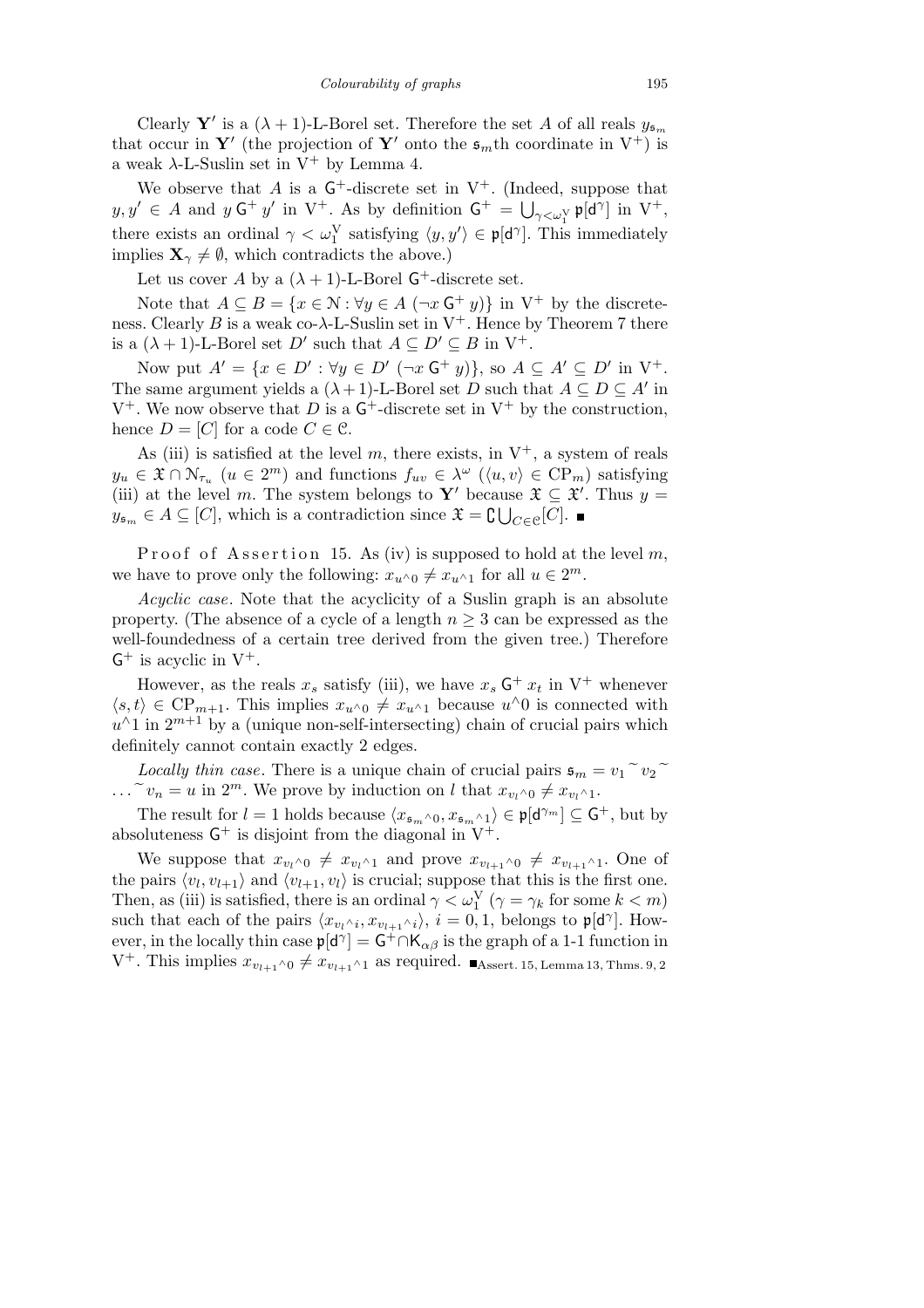**6. Dichotomy in the Solovay model.** This section proves Theorem 3. The proof presented here differs from the proof in Kanovei [7]. We shall simply indicate how the arguments involved in the proof of Theorem 2 above change in the new setting.

By the *Solovay model* we shall understand a certain generic extension of a constructible model, as defined by Solovay [10].

It is not worthwhile to present here the construction of the model in detail because all that is necessary to prove Theorem 3 is concentrated in the next proposition.

In the remainder, *a weak*  $\langle \omega_1$ -*Suslin code* means a weak  $\lambda$ -Suslin code for some  $\lambda < \omega_1$ , and *a weak*  $\langle \omega_1 - L[z_0]$ *-Suslin set* means a set of the form  $\mathfrak{p}[d]$  where  $d \in L[z_0]$  is a weak  $\langle \omega_1$ -Suslin code.

PROPOSITION 16. *The following is true in the Solovay model. Let*  $z_0 \in \mathcal{N}$ . *Then*

- (1)  $\omega_1$  *is inaccessible in*  $L[z_0]$ *.*
- (2) If  $X \subseteq \mathbb{N}$  *is*  $OD[z_0]$  *and thin then*  $X \subseteq L[z_0]$ *.*
- (3) *If*  $X \subseteq L[z_0]$  *is*  $OD[z_0]$  *then*  $X \in L[z_0]$ *.*
- (4) *Every* OD[ $z_0$ ] *set*  $X \subseteq \mathbb{N}$  *is a union of weak*  $\langle \omega_1$ -L[ $z_0$ ]-Suslin sets.

P r o o f.  $(1)$ – $(3)$  are standard.  $(4)$  is also a rather known fact. We refer to Proposition 5(3) in Kanovei [6]; sets of the form  $X_t(S)$  in [6] are by definition weak  $\langle \omega_1$ -L[ $z_0$ ]-Suslin sets provided  $S = z_0$ .

*We argue in the Solovay model.* Starting the proof of Theorem 3, in order to eliminate the real parameter, *let us assume that* G *is an* OD *graph*.

Let us prove that statements (I) and (II) of Theorem 3 are *incompatible* (in the Solovay model). Suppose on the contrary that they are compatible. Then the graph  $G_0$  admits a ROD colouring  $\phi : \mathcal{D} = 2^{\omega} \to \omega_1$ . We obtain a contradiction following an argument in [9]. By known properties of the Solovay model at least one of the sets  $X_{\alpha} = \phi^{-1}(\alpha)$ ,  $\alpha < \omega_1$ , is not meager. Then  $X_\alpha$  is co-meager on a set of the form  $\mathcal{D}_u = \{x \in \mathcal{D} : u \subset x\}$ , where  $u \in 2^{<\omega}$ . We have  $u \subseteq \mathfrak{s}_n$  for some *n* (see Introduction). Then  $X_\alpha$ is co-meager on  $\mathcal{D}_{\mathfrak{s}_n}$ . Define an automorphism *H* of  $\mathcal D$  by  $H(x) = y$ , where  $y(k) = x(k)$  whenever  $k \neq n$ , but  $y(n) = 1 - x(n)$ . Then  $Y = H^{-1}(X_{\alpha} \cap \mathcal{D}_{\mathfrak{s}_n})$ is co-meager on  $\mathcal{D}_{\mathfrak{s}_n}$ . Hence there is  $x \in X_\alpha \cap Y \cap \mathcal{D}_{\mathfrak{s}_n}$ . Now  $y = H(x) \in X_\alpha$ , but  $x \mathsf{G}_0 y$ , which is a contradiction.

Let us describe the splitting point of the dichotomy. In principle it has a resemblance with the case  $\lambda = \omega_1^{\rm V}$  in the proof of Theorem 2. However, as the Solovay model is already quite generic, we are not in need of any further generic extension, as in Section 2, and Lemma 11 is also needless.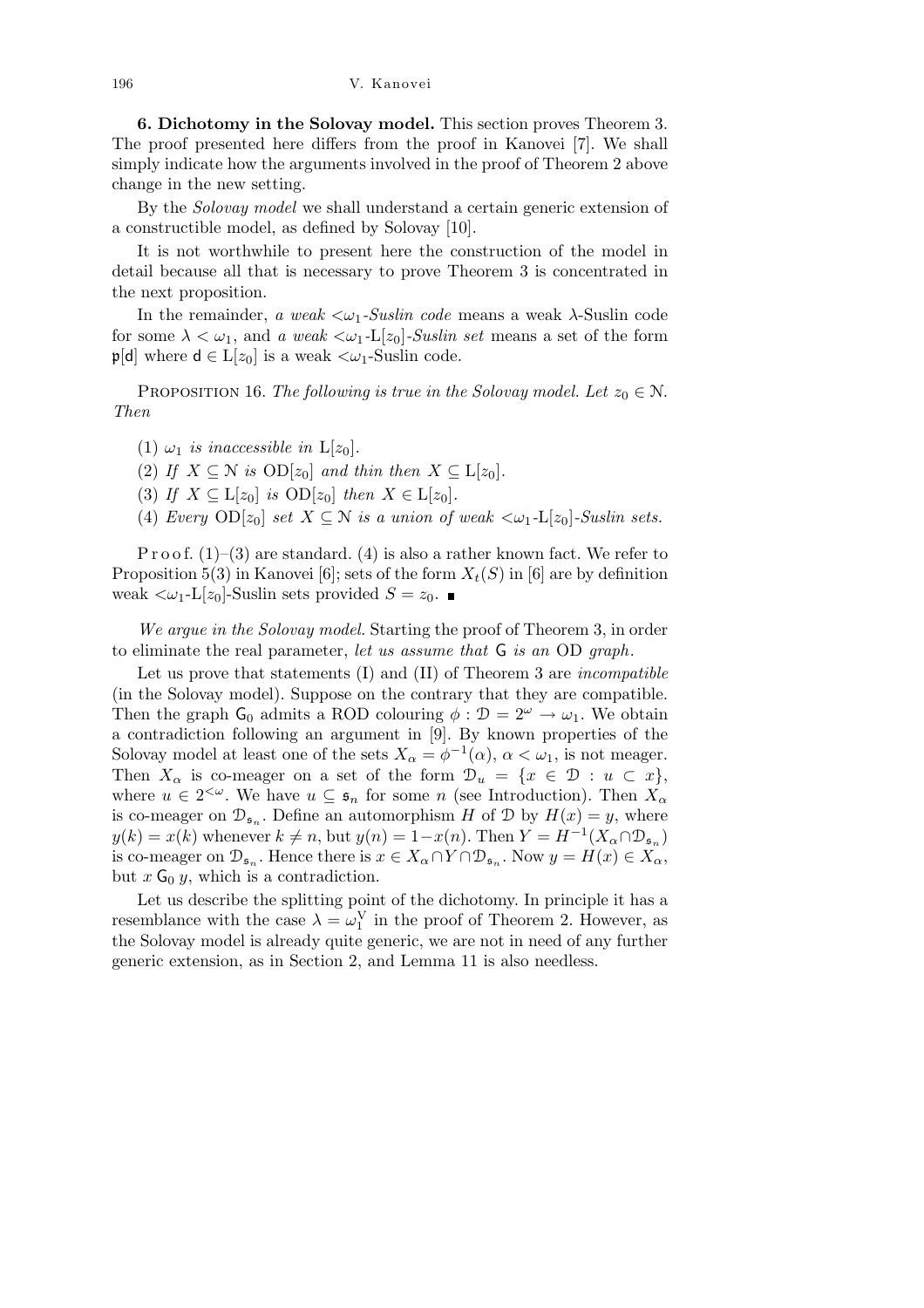We define C to be the set of all  $\omega_1$ -Borel codes  $C \in L$  for the space N such that  $[C]$  is a G-discrete set. Since the case when  $\mathcal{N} = \bigcup_{C \in \mathcal{C}} [C]$  easily leads to (I) of Theorem 3, it suffices to prove the following

THEOREM 17 (in the Solovay model). If the set  $\mathfrak{X} = \mathbb{C}$ S  $C \in \mathcal{C}$ <sup>[*C*]</sup> *is nonempty then* (II) *of Theorem* 3 *holds.*

Proof. Enumerate, as  $\langle G^{\gamma} : \gamma < \omega_1 \rangle$ , the set of all weak  $\langle \omega_1 - L - Su - \omega_1 \rangle$ slin subsets of G—in the case when G *is not* locally thin, and all weak  $\langle \omega_1$ -L-Suslin subsets of G which are graphs of (partial) 1-1 functions—in the case when  $G$  *is* locally thin. It follows from Proposition 16((2), (4)) that  $\mathsf{G} = \bigcup_{\gamma < \omega_1} \mathsf{G}^\gamma$  in each of the two cases.

As every  $\langle \omega_1$ -L-Suslin set is  $\omega_1$ -L-Suslin as well, there exists a sequence  $\langle d^{\gamma} : \gamma < \omega_1 \rangle$  of weak  $\omega_1$ -Suslin codes  $d^{\gamma} = \langle D_m^{\gamma} : m \in \omega \rangle$  (each  $D_m^{\gamma}$  being a subset of  $(\omega \times \omega \times \omega_1)^{<\omega}$  such that  $G^{\gamma} = \mathfrak{p}[d^{\gamma}]$  for all  $\gamma < \omega_1$ .

We define, in the Solovay model, a system of finite sequences  $\tau_u \in \omega^{\lt \omega}$  $(u \in 2^{<\omega})$  and  $\sigma_{uv} \in \omega_1^{<\omega}$  ( $\langle u, v \rangle \in \text{CP}_m$ ,  $m \in \omega$ ), and an ordinal  $\gamma_k < \omega_1$ for each  $k \in \omega$ , satisfying the following requirements for all  $m$ :

(i)  $\tau_u \subset \tau_{u \uparrow i}$  for all  $u \in 2^m$  and  $i = 0, 1$ , and  $\sigma_{uv} \subset \sigma_{u \uparrow i, v \uparrow i}$  for all  $\langle u, v \rangle \in \text{CP}_m$  and  $i = 0, 1$ ;

(ii) if  $\langle u, v \rangle \in \text{CP}_m$ ,  $k < m$ , and  $u = \mathfrak{s}_k \wedge 0 \wedge w$ ,  $v = \mathfrak{s}_k \wedge 1 \wedge w$  for some  $w \in 2^{m-k-1}$ , then  $\langle \tau_u, \tau_v, \sigma_{uv} \rangle \in D_m^{\gamma_k}$ ;

(iii) there exists a system of reals  $x_u \in \mathcal{N}_{\tau_u} \cap \mathfrak{X}$  ( $u \in 2^m$ ) and functions  $f_{uv} \in \omega_1^{\omega}$  ( $\langle u, v \rangle \in \text{CP}_m$ ) such that, for any  $k < m$  and any pair  $\langle u, v \rangle \in \text{CP}_m$ of the form  $u = \mathfrak{s}_k \wedge 0 \wedge w, v = \mathfrak{s}_k \wedge 1 \wedge w$  for some  $w \in 2^{m-k-1}$ , we have  $\sigma_{uv} \subset f_{uv}$  and  $\langle x_u, x_v, f_{uv} \rangle \in [d^{\gamma_k}];$ 

(iv) if G is either acyclic or locally thin,  $u, v \in 2^m$ , and  $u \neq v$ , then  $\tau_u$ and  $\tau_v$  are incomparable in  $\omega^{\langle \omega \rangle}$ .

(The only difference with  $(i)$ – $(iii)$  in Section 4 is that the reals and functions in (iii) are required to exist in the same universe rather than in its generic extension.) Such a system guarantees that  $G_0 \leq_c G$ , even  $G_0 \sqsubseteq_c G$ provided G is acyclic or locally thin, as in Section 4, so it suffices to carry out the construction satisfying (i)–(iv).

Suppose that the construction has been accomplished at a level *m,* and show how to expand it at the level  $m + 1$ . Following the line of reasoning in Section 4, we first define  $\tau_{u} \wedge_i = \tau_u$  for all  $u \in 2^m$  and  $\sigma_{u} \wedge_{i,v} \wedge_i = \sigma_{uv}$  for any pair  $\langle u, v \rangle \in \text{CP}_m$ , and all  $i = 0, 1$ , and finally  $\sigma_{\mathfrak{s}_m} \gamma_{0, \mathfrak{s}_m} \gamma_1 = \Lambda$ .

Now the problem is to prove Assertions 14 and 15 in Section 5 in the new setting. The proof of Assertion 15 is completely similar to the reasoning in Section 5 (is even simpler because all the time one argues in the Solovay model). Assertion 14 needs a more careful analysis.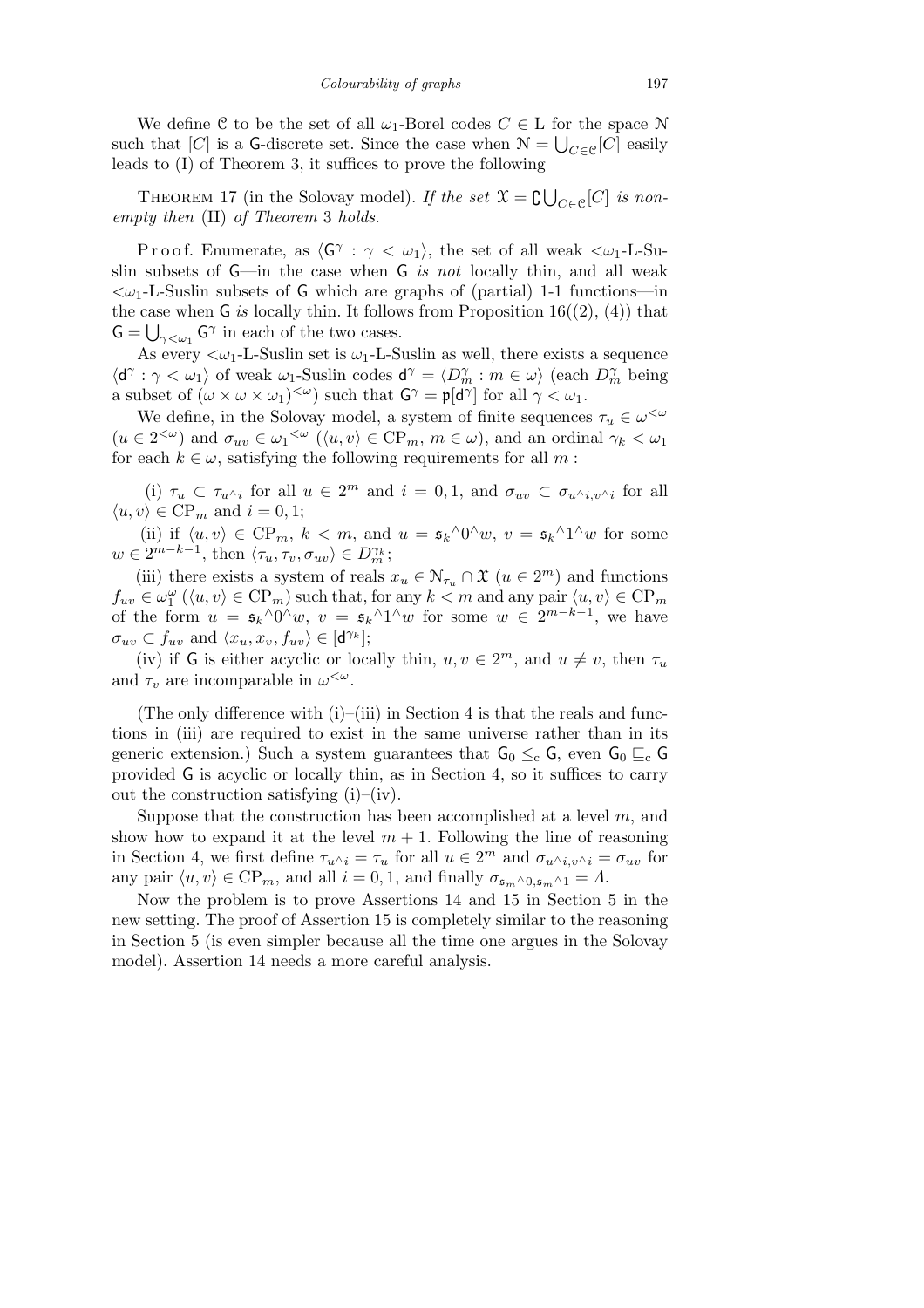Assertion 18 (A counterpart of Assertion 14 in the Solovay model). *There exist an ordinal*  $\gamma_m < \omega_1$ , *reals*  $x_s$  ( $s \in 2^{m+1}$ ) *and functions*  $f_{st} \in \omega_1^{\omega}$  $(\langle s,t \rangle \in \text{CP}_{m+1})$  *satisfying* (iii) *at the level*  $m+1$ .

Proof. Otherwise for each  $\gamma < \omega_1$  the collection  $\mathbf{X}_{\gamma}$  of all systems of reals  $x_s \in \mathcal{N}_s \cap \mathfrak{X}$  ( $s \in 2^{m+1}$ ) and functions  $f_{st} \in \omega_1^{\omega}$  ( $\langle s, t \rangle \in \text{CP}_{m+1}$ ) satisfying (iii) at the level  $m + 1$  with  $\gamma_m = \gamma$  is empty.

However, the set **Y** of all systems of reals  $y_u \in \mathcal{N}_{\tau_u} \cap \mathfrak{X}$   $(u \in 2^m)$  and functions  $f_{uv} \in \omega_1^{\omega}$  ( $\langle u, v \rangle \in \text{CP}_m$ ) which satisfy (iii) at the level *m* is non-empty as (iii) is supposed to hold at the level *m*.

Note that the set *A* of all reals  $y_{\mathfrak{s}_m}$  that occur in **Y** (the projection of **Y** onto the  $\mathfrak{s}_{m}$ th coordinate) is G-discrete. (Otherwise it is not  $G^{\gamma}$ -discrete for some  $\gamma < \omega_1$  because  $G = \bigcup_{\gamma < \omega_1} G^{\gamma}$ , which implies  $\mathbf{X}_{\gamma} \neq \emptyset$ .)

Consider a system of reals  $y_u \in N_{\tau_u} \cap \mathfrak{X}$   $(u \in 2^m)$  and functions  $f_{uv} \in \omega_1^{\omega}$  $(\langle u, v \rangle \in \text{CP}_m)$  which belongs to **Y**. Then  $y_{\mathfrak{s}_m} \in A$ .

By Proposition 16, *A* is the union of weak  $\langle \omega_1$ -L-Suslin sets  $A' \subseteq A$ . (This is the point where we avoid the involvement of a generic extension of the universe. Any set is "enough Suslin" in the Solovay model.) Moreover, it follows from Corollary 6 (<sup>10</sup>) that *A* is the union of all  $\omega_1$ -L-Borel sets  $B \subseteq A$ . Therefore  $y_{\mathfrak{s}_m}$  belongs to an  $\omega_1$ -L-Borel set  $B \subseteq A$  which is G-discrete together with *A*. Thus  $y_{\mathfrak{s}_m} \notin \mathfrak{X}$ , which is a contradiction. Assert*.* 18*,* Thms*.* 17*,* 3

**7.** A simplified dichotomy for  $\Sigma^1$  graphs. This section presents a short proof of the fact that any  $\Sigma_2^1$  graph G satisfies  $\chi(\mathsf{G}) \leq \aleph_1$  or  $\mathsf{G}_0 \leq_c \mathsf{G}$ . The proof reduces the problem to Theorem 1 via an argument similar to a proof of the Burgess theorem on the number of equivalence classes of  $\Sigma_1^1$ equivalence relations from the Silver theorem on  $\mathbf{\Pi}^1_1$  relations, as described by Hjorth [4].

We may suppose, as usual, that  $\mathsf{G}$  is a  $\mathsf{\Sigma}^1_2$  graph. It is a classical theorem that G has the form of a union  $G = \bigcup_{\gamma < \omega_1} G^\gamma$  of Borel subgraphs  $G^\gamma \subseteq G$ . Such a decomposition can be realized in such a way that the statement: "there exist an ordinal  $\gamma < \omega_1$  and a continuous function *H* which witnesses  $\mathsf{G}_0 \leq_{\mathrm{c}} (\bigcup_{\alpha < \gamma} \mathsf{G}^{\alpha})^{\gamma}$  is  $\Sigma_2^1$ , therefore absolute.

Let, as above, V be the universe in which we prove the result.

We set  $\kappa = \omega_1^V$ . Consider a  $\kappa$ -collapse extension  $V^+$  of V. Let  $G^+$  be the V<sup>+</sup>-copy of G defined in V<sup>+</sup> by the same  $\Sigma_2^1$  formula. Let finally  $\Gamma \in L$  be  $\alpha$  -copy of G defined in  $\alpha$  by the same  $\omega_2$  formula. Let finally  $I \in L$  be a  $(\kappa + 1)$ -Borel code which naturally defines the approximation  $\bigcup_{\alpha < \kappa} G^{\alpha}$  of  $\mathsf{G}$ , so that  $\mathsf{G} = [F]$  in V, but perhaps  $[F] \subsetneq \mathsf{G}^+$  in V<sup>+</sup>.

 $(10)$  This argument might also have been used in the proof of Assertion 14, instead of a sophisticated application of the separation theorem; however, this would lead to a somewhat weaker result than Theorem 2.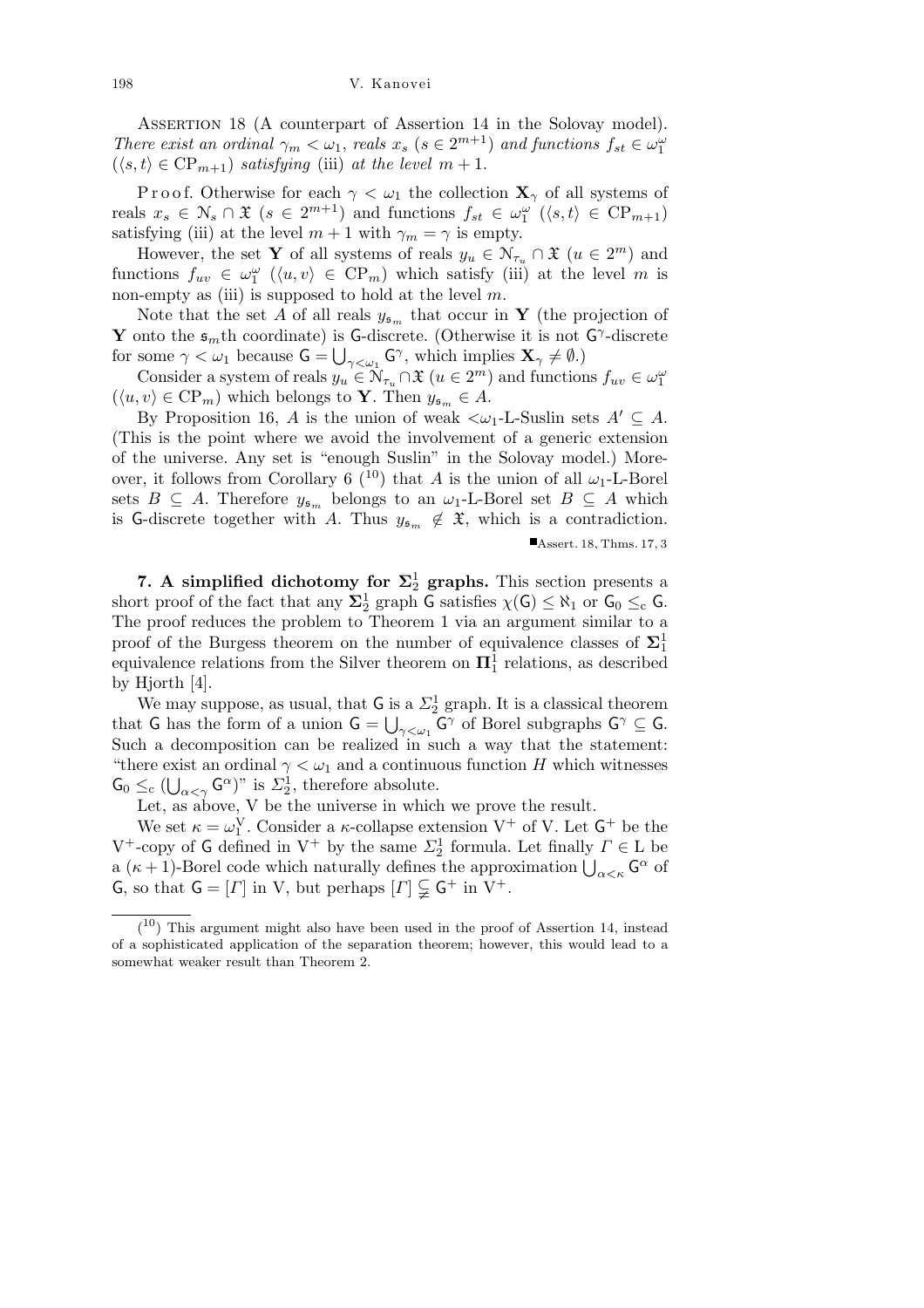Then  $[F]$  is a Borel graph in  $V^+$ . It follows from Theorem 1 that, in  $V^+$ , either [*Γ*] is countably Borel colourable or  $G_0 \leq_c [r]$ . In the "or" case, we immediately obtain  $G_0 \leq_c G$  in V by the absoluteness argument above.

Thus assume that [*Γ*] is countably Borel colourable in V<sup>+</sup>*.*

Let *P* be the *κ*-collapse forcing; in particular,  $P \in L$  is a p.o. set of cardinality  $\leq \kappa$  in L. Let us fix a P-term t such that, in V, P forces t to be a colouring of [*Γ*] by natural numbers.

We define, in V, for any real  $x, h(x)$  to be the least, e.g. in the sense of the Gödel wellordering of L, pair  $\langle p, n \rangle \in P \times \omega$  such that p forces  $t(x) = n$ . Clearly *h* witnesses that  $\chi(G) \leq \aleph_1$  in V.

This argument can be elaborated, towards a stronger result: if  $G$  is a  $\mathcal{L}_2^1$ graph then *either* there is a constructible sequence of  $(\omega_1 + 1)$ -Borel codes  $C_{\gamma}$ ,  $\gamma < \omega_1$ , such that the sets  $[C_{\gamma}]$  are G-discrete and cover N, or  $G_0 \leq_c G$ . However, it is not clear whether the same result can be obtained in the case when the given graph is  $\omega_1$ -L-Suslin in V.

**8. Applications for analytic graphs.** In this section the technique used above in the proof of Theorem 2 is applied for a different purpose. We prove a form of Theorem 1 which does not seem to be an easy corollary of Theorem 1 itself.

THEOREM 19. Let  $\lambda < \omega_1$ . Suppose that  $R \subseteq (\omega \times \omega \times \lambda)^{<\omega}$  is a tree such *that*  $G = p[R]$  *is a graph on*  $N = \omega^{\omega}$ . *Then* G *satisfies one of the following two statements*:

(I) G *is countably Borel colourable. Moreover* , N *is covered by a union of*  $L[R]$ -countably many **G**-discrete  $(\lambda + 1)$ -L[R]-Borel sets.

(II)  $G_0 \leq_c G$ *. Moreover*,  $G_0 \subseteq_c G$  *provided* G *is acyclic.* 

Note that (I) and (II) are incompatible: this easily follows from Theorem 1.

To see that the theorem is not formally covered by Theorem 1 consider the case when  $\lambda \geq \omega_1^{\text{L}[R]}$  $L[R]$ . Then the graph  $G = \mathfrak{p}[R]$  may not be  $\mathcal{L}_1^1(z_0)$  for a real  $z_0 \in L[R]$ .

It is not clear whether one gets  $\mathsf{G_0} \sqsubseteq_{\mathrm{c}} \mathsf{G}$  in the locally countable case as well. (Note that locally thin  $\Sigma_1^1$  graphs are locally countable.) The method how we treated locally thin graphs above does not seem adequate.

Proof (of Theorem 19). We follow the general scheme applied above. Let us suppose that  $R \in L$ ; otherwise L changes to  $L[R]$  in the reasoning.

Let V denote the universe of Theorem 19. V<sup>+</sup> will be the  $\omega_2^{\text{L[R]}}$  $_2^{\rm L[<]}$ -collapse extension of V. We finally set  $G^+ = \mathfrak{p}[R]$  in  $V^+$ .

Define, in  $V^+$ ,  $\mathcal C$  to be the collection of all  $(\lambda + 1)$ -Borel codes  $C \in L$  for the space N such that  $|C|$  is a  $G^+$ -discrete set in  $V^+$ .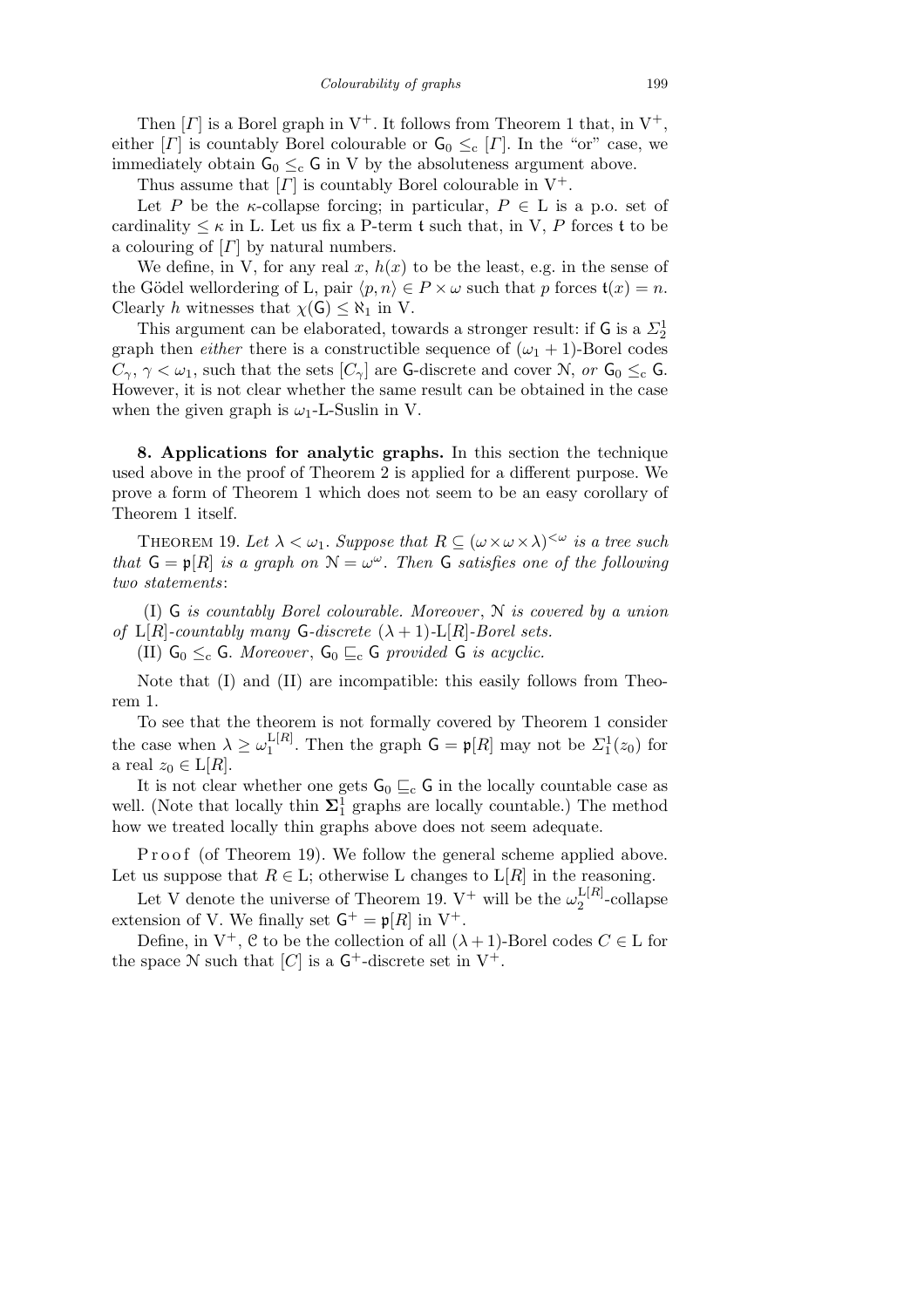If  $\bigcup_{C \in \mathcal{C}} [C] = \mathcal{N}$  in V<sup>+</sup> then, using Lemma 11, we obtain a subcollection  $\mathcal{C}' \subseteq \mathcal{C}, \mathcal{C}' \in L$ , of cardinality  $\leq \lambda$  (therefore countable) in L, such that still  $\mathcal{N} =$  $\bigcup_{C \in \mathcal{C}'}[C]$  in V<sup>+</sup>, hence in V, which easily leads to (I). Thus we may  $\bigcup_{C \in \mathcal{C}'}[C]$  in V<sup>+</sup>, hence in V, which easily leads to (I). Thus we may assume that  $\mathfrak{X} = \mathbb{C} \bigcup_{C \in \mathcal{C}} [C] \subseteq \mathcal{N}$  is non-empty in V<sup>+</sup>.

In this assumption we define, in V, a system of finite sequences  $\tau_u \in \omega^{\lt \omega}$  $(u \in 2^{<\omega})$  and  $\sigma_{uv} \in \lambda^{\leq\omega}$  (where  $\langle u, v \rangle \in \text{CP}_m$  for some *m*) satisfying the following three requirements for all *m*:

(i)  $\tau_u \subset \tau_{u \wedge i}$  for all  $u \in 2^m$  and  $i = 0, 1$ , and  $\sigma_{uv} \subset \sigma_{u \wedge i, v \wedge i}$  for all  $\langle u, v \rangle \in \text{CP}_m$  and  $i = 0, 1$ ;

(ii) if  $\langle u, v \rangle \in \text{CP}_m$  then  $\langle \tau_u, \tau_v, \sigma_{uv} \rangle \in R$ ;

(iii) there exists, in  $V^+$ , a system of reals  $x_u \in \mathcal{N}_{\tau_u} \cap \mathfrak{X}$   $(u \in 2^m)$  and functions  $f_{uv} \in \lambda^{\omega}$  ( $\langle u, v \rangle \in \text{CP}_m$ ) such that, for any pair  $\langle u, v \rangle \in \text{CP}_m$ , we have  $\sigma_{uv} \subset f_{uv}$  and  $\langle x_u, x_v, f_{uv} \rangle \in [R]$ .

The existence of such a system implies  $G_0 \leq_c G$  in V, as above. (If G is acyclic in V then requirement (iv) of Subsection 4.3 joins the list  $(i)$ – (iii).) The construction itself is pretty much similar to the construction in Section 5, and is left to the reader.  $\blacksquare$ 

**Acknowledgements.** I would like to thank A. S. Kechris and G. Hjorth for useful information relevant to the topic of this paper, A. Kanamori for the interest in the paper, and the referee for important remarks and corrections. I am grateful to M. van Lambalgen, M. Reeken and F. Topsoe for hospitality and support during my visits to the universities of Amsterdam, Wuppertal, and Copenhagen in 1996, where this paper was written.

## **References**

- [1] D. Guaspari, *Trees*, *norms*, *and scales*, in: London Math. Soc. Lecture Note Ser. 87, Cambridge Univ. Press, 1983, 135–161.
- [2] L. A. Harrington, A. S. Kechris and A. Louveau, A Glimm-Effros dichotomy *for Borel equivalence relations*, J. Amer. Math. Soc. 3 (1990), 903–928.
- [3] L. A. Harrington and S. Shelah, *Counting equivalence classes for co-κ-Souslin equivalence relations*, in: D. van Dalen *et al.* (eds.), Logic Colloquium '80 (Prague, 1980), North-Holland, 1982, 147–152.
- [4] G. H jorth, *Thin equivalence relations and effective decompositions*, J. Symbolic Logic 58 (1993), 1153–1164.
- [5]  $\rightarrow$ , *A remark on*  $\mathbf{\Pi}^1_1$  *equivalence relations*, handwritten note.
- [6] V. Kanovei, An Ulm-type classification theorem for equivalence relations in Solo*vay model*, J. Symbolic Logic, to appear.
- [7] —, *On a dichotomy related to colourings of definable graphs in generic models*, preprint ML-96-10, University of Amsterdam, 1996.
- [8] A. S. Kechris, *Classical Descriptive Set Theory*, Springer, 1995.